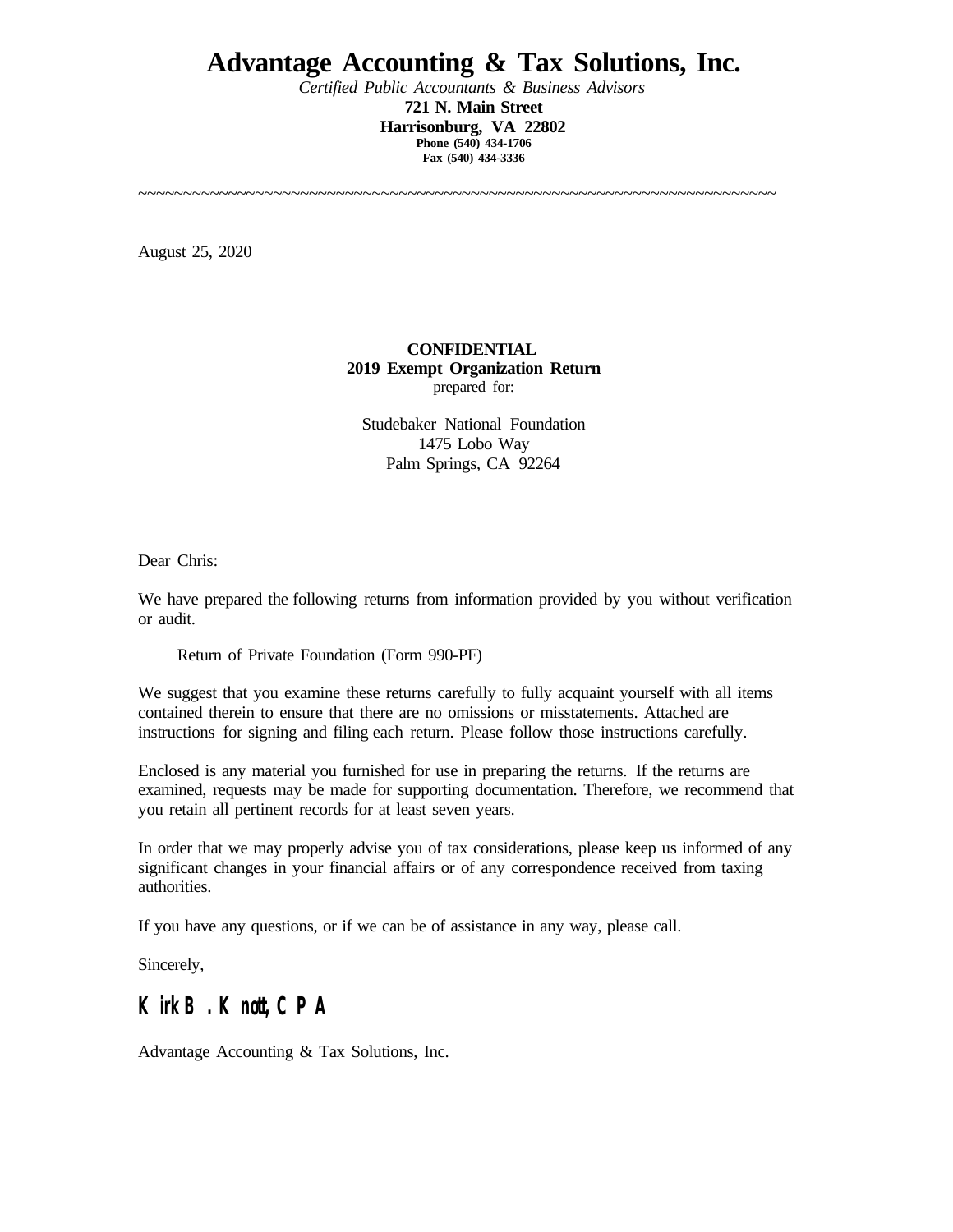| $_{\tiny{\sf Form}}$ 990-PF $\parallel$                | <b>Return of Private Foundation</b><br>or Section 4947(a)(1) Trust Treated as Private Foundation | OMB No. 1545-00<br>2019 |
|--------------------------------------------------------|--------------------------------------------------------------------------------------------------|-------------------------|
|                                                        | uDo not enter social security numbers on this form as it may be made public.                     |                         |
| Department of the Treasury<br>Internal Revenue Service | <b>uGo to</b> www.irs.gov/Form990PF for instructions and the latest information.                 | Open to Public Insp     |

**Open to Public Inspection**

OMB No. 1545-0047

|                                              |                          | For calendar year 2019 or tax year beginning $05/01/19$ , and ending                                                    | 04/30/20                                  |                    |                                                                                     |                                     |  |  |  |
|----------------------------------------------|--------------------------|-------------------------------------------------------------------------------------------------------------------------|-------------------------------------------|--------------------|-------------------------------------------------------------------------------------|-------------------------------------|--|--|--|
|                                              | Name of foundation       |                                                                                                                         |                                           |                    | A Employer identification number                                                    |                                     |  |  |  |
|                                              |                          |                                                                                                                         |                                           |                    |                                                                                     |                                     |  |  |  |
| 20-1055015<br>STUDEBAKER NATIONAL FOUNDATION |                          |                                                                                                                         |                                           |                    |                                                                                     |                                     |  |  |  |
|                                              |                          | Number and street (or P.O. box number if mail is not delivered to street address)                                       |                                           | B<br>Room/suite    | Telephone number (see instructions)                                                 |                                     |  |  |  |
|                                              |                          | 1475 LOBO WAY<br>City or town, state or province, country, and ZIP or foreign postal code                               |                                           |                    | 760-774-3377                                                                        |                                     |  |  |  |
|                                              |                          | CA 92264<br>PALM SPRINGS                                                                                                |                                           |                    | C If exemption application is pending, check here                                   |                                     |  |  |  |
|                                              |                          | <b>G</b> Check all that apply:<br>Initial return                                                                        | Initial return of a former public charity |                    | D 1. Foreign organizations, check here                                              |                                     |  |  |  |
|                                              |                          | Amended return<br>Final return                                                                                          |                                           |                    |                                                                                     |                                     |  |  |  |
|                                              |                          | Address change<br>Name change                                                                                           |                                           |                    | 2. Foreign organizations meeting the<br>85% test, check here and attach computation |                                     |  |  |  |
|                                              |                          |                                                                                                                         |                                           |                    |                                                                                     |                                     |  |  |  |
|                                              |                          | H Check type of organization: $ \mathbf{X} $ Section 501(c)(3) exempt private foundation                                |                                           |                    | E If private foundation status was terminated under                                 |                                     |  |  |  |
|                                              |                          | Section $4947(a)(1)$ nonexempt charitable trust                                                                         | Other taxable private foundation          |                    | section $507(b)(1)(A)$ , check here                                                 |                                     |  |  |  |
|                                              |                          | I Fair market value of all assets at<br>J Accounting method:                                                            | $ \mathbf{X} $ Cash<br>Accrual            |                    | <b>F</b> If the foundation is in a 60-month termination                             |                                     |  |  |  |
|                                              |                          | end of year (from Part II, col. (c),                                                                                    |                                           |                    | under section 507(b)(1)(B), check here                                              |                                     |  |  |  |
|                                              | line 16) $\mathbf{u}$ \$ | 527, 194   (Part I, column (d), must be on cash basis.)                                                                 |                                           |                    |                                                                                     |                                     |  |  |  |
|                                              | Part I                   | <b>Analysis of Revenue and Expenses (The total of</b><br>amounts in columns (b), (c), and (d) may not necessarily equal | (a) Revenue and<br>expenses per           | (b) Net investment | (c) Adjusted net                                                                    | (d) Disbursements<br>for charitable |  |  |  |
|                                              |                          | the amounts in column (a) (see instructions).)                                                                          | books                                     | income             | income                                                                              | purposes<br>(cash basis only)       |  |  |  |
|                                              | 1                        | Contributions, gifts, grants, etc., received (attach schedule)                                                          | 8,860                                     |                    |                                                                                     |                                     |  |  |  |
|                                              | $\mathbf{2}$             | Check $\mathbf{u}$ $\mathbf{X}$ if the foundation is not required to attach Sch. B                                      |                                           |                    |                                                                                     |                                     |  |  |  |
|                                              | 3                        | Interest on savings and temporary cash investments                                                                      | 786                                       | 786                | 786                                                                                 |                                     |  |  |  |
|                                              | 4                        |                                                                                                                         | 3,804                                     | 3,804              | 3,804                                                                               |                                     |  |  |  |
|                                              | 5a                       |                                                                                                                         |                                           |                    |                                                                                     |                                     |  |  |  |
|                                              | b                        | Net rental income or (loss)                                                                                             |                                           |                    |                                                                                     |                                     |  |  |  |
|                                              | 6а                       | Net gain or (loss) from sale of assets not on line 10                                                                   |                                           |                    |                                                                                     |                                     |  |  |  |
| Revenue                                      | b                        | Gross sales price for all assets on line 6a                                                                             |                                           |                    |                                                                                     |                                     |  |  |  |
|                                              | 7                        | Capital gain net income (from Part IV, line 2)                                                                          |                                           |                    | 0                                                                                   |                                     |  |  |  |
|                                              | 8                        |                                                                                                                         |                                           |                    | 0                                                                                   |                                     |  |  |  |
|                                              | 9                        |                                                                                                                         |                                           |                    |                                                                                     |                                     |  |  |  |
|                                              | 10a                      | Gross sales less returns and allowances                                                                                 |                                           |                    |                                                                                     |                                     |  |  |  |
|                                              | b                        | Less: Cost of goods sold                                                                                                |                                           |                    |                                                                                     |                                     |  |  |  |
|                                              | c                        | Gross profit or (loss) (attach schedule)                                                                                |                                           |                    |                                                                                     |                                     |  |  |  |
|                                              | 11                       |                                                                                                                         |                                           |                    |                                                                                     |                                     |  |  |  |
|                                              | 12                       | Total. Add lines 1 through 11                                                                                           | 13,450                                    | 4,590              | 4,590                                                                               |                                     |  |  |  |
|                                              | 13                       | Compensation of officers, directors, trustees, etc.                                                                     | 0                                         |                    |                                                                                     |                                     |  |  |  |
|                                              | 14                       | Other employee salaries and wages                                                                                       |                                           |                    |                                                                                     |                                     |  |  |  |
| enses                                        | 15                       | Pension plans, employee benefits                                                                                        |                                           |                    |                                                                                     |                                     |  |  |  |
|                                              | 16a                      | Legal fees (attach schedule)                                                                                            |                                           |                    |                                                                                     |                                     |  |  |  |
| 囚                                            | b                        | Accounting fees (attach schedule) STMT 1                                                                                | 4,475                                     |                    |                                                                                     |                                     |  |  |  |
|                                              | c                        | Other professional fees (attach schedule)                                                                               |                                           |                    |                                                                                     |                                     |  |  |  |
| Administrative                               | 17                       | Interest                                                                                                                |                                           |                    |                                                                                     |                                     |  |  |  |
|                                              | 18                       | Taxes (attach schedule) (see instructions)                                                                              |                                           |                    |                                                                                     |                                     |  |  |  |
|                                              | 19                       | Depreciation (attach schedule) and depletion [1] [1] [1] [1] [1] [1] and depletion [1] [1] [1] $\frac{1}{2}$            |                                           |                    |                                                                                     |                                     |  |  |  |
|                                              | 20                       |                                                                                                                         |                                           |                    |                                                                                     |                                     |  |  |  |
|                                              | 21                       | Travel, conferences, and meetings                                                                                       |                                           |                    |                                                                                     |                                     |  |  |  |
| and                                          | 22                       | Printing and publications<br>STMT 2                                                                                     |                                           |                    |                                                                                     |                                     |  |  |  |
|                                              | 23                       |                                                                                                                         | 2,479                                     |                    |                                                                                     |                                     |  |  |  |
|                                              | 24                       | Total operating and administrative expenses.                                                                            |                                           |                    |                                                                                     |                                     |  |  |  |
|                                              |                          |                                                                                                                         | 6,954                                     |                    | 0<br>0                                                                              | 0                                   |  |  |  |
| Operating<br>25                              |                          |                                                                                                                         | 3,300                                     |                    |                                                                                     | 3,300                               |  |  |  |
|                                              | 26                       | Total expenses and disbursements. Add lines 24 and 25                                                                   | 10,254                                    |                    | 0<br>0                                                                              | 3,300                               |  |  |  |
|                                              | 27                       | Subtract line 26 from line 12:                                                                                          |                                           |                    |                                                                                     |                                     |  |  |  |
|                                              | a                        | Excess of revenue over expenses and disbursements                                                                       | 3,196                                     |                    |                                                                                     |                                     |  |  |  |
|                                              | b                        | Net investment income (if negative, enter -0-)                                                                          |                                           | 4,590              |                                                                                     |                                     |  |  |  |
|                                              | c                        | Adjusted net income (if negative, enter -0-)                                                                            |                                           |                    | 4,590                                                                               |                                     |  |  |  |

**For Paperwork Reduction Act Notice, see instructions.**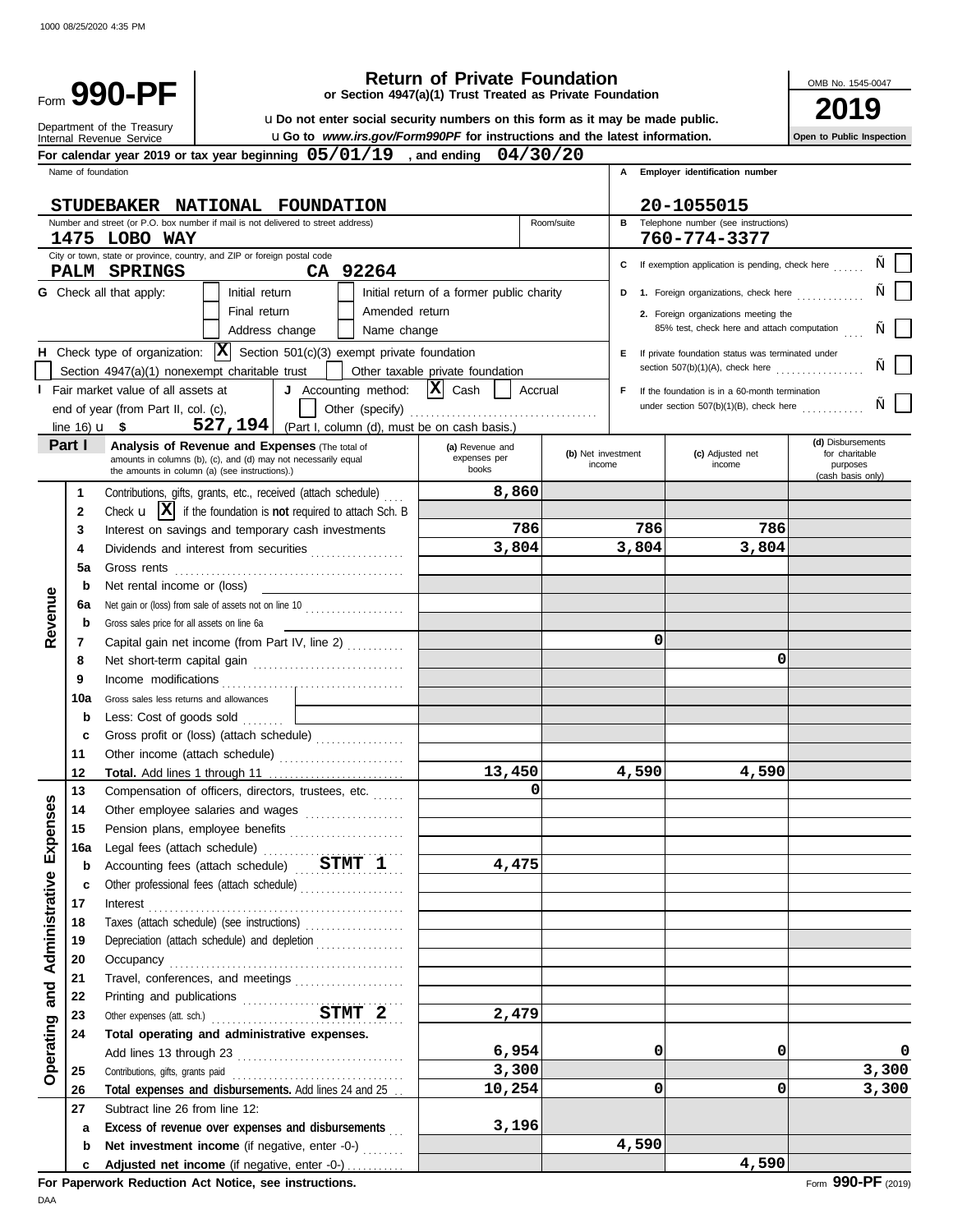|                             |          | Form 990-PF (2019) STUDEBAKER NATIONAL FOUNDATION                                                                                                                                                                                                                                                                | 20-1055015        |                         | Page 2                |
|-----------------------------|----------|------------------------------------------------------------------------------------------------------------------------------------------------------------------------------------------------------------------------------------------------------------------------------------------------------------------|-------------------|-------------------------|-----------------------|
|                             |          | <b>Balance Sheets</b> Attached schedules and amounts in the description column                                                                                                                                                                                                                                   | Beginning of year | End of year             |                       |
|                             | Part II  | should be for end-of-year amounts only. (See instructions.)                                                                                                                                                                                                                                                      | (a) Book Value    | (b) Book Value          | (c) Fair Market Value |
|                             | 1        |                                                                                                                                                                                                                                                                                                                  | 7,183             | 6,268                   | 6,268                 |
|                             | 2        |                                                                                                                                                                                                                                                                                                                  | 69,168            | 69,954                  | 69,954                |
|                             | 3        | Accounts receivable <b>u</b>                                                                                                                                                                                                                                                                                     |                   |                         |                       |
|                             |          |                                                                                                                                                                                                                                                                                                                  |                   |                         |                       |
|                             | 4        | Pledges receivable <b>u</b>                                                                                                                                                                                                                                                                                      |                   |                         |                       |
|                             |          |                                                                                                                                                                                                                                                                                                                  |                   |                         |                       |
|                             | 5        | Grants receivable                                                                                                                                                                                                                                                                                                |                   |                         |                       |
|                             | 6        | Receivables due from officers, directors, trustees, and other                                                                                                                                                                                                                                                    |                   |                         |                       |
|                             |          | disqualified persons (attach schedule) (see                                                                                                                                                                                                                                                                      |                   |                         |                       |
|                             |          |                                                                                                                                                                                                                                                                                                                  |                   |                         |                       |
|                             | 7        | instructions)                                                                                                                                                                                                                                                                                                    |                   |                         |                       |
|                             |          |                                                                                                                                                                                                                                                                                                                  |                   |                         |                       |
|                             | 8        |                                                                                                                                                                                                                                                                                                                  |                   |                         |                       |
| Assets                      | 9        | Inventories for sale or use <i>contained a material example of the sale or use</i>                                                                                                                                                                                                                               |                   |                         |                       |
|                             | 10a      | Investments - U.S. and state government obligations (attach schedule)                                                                                                                                                                                                                                            |                   |                         |                       |
|                             |          |                                                                                                                                                                                                                                                                                                                  |                   |                         |                       |
|                             | b        | Investments - corporate stock (attach schedule)                                                                                                                                                                                                                                                                  |                   |                         |                       |
|                             | c        | Investments - corporate bonds (attach schedule)                                                                                                                                                                                                                                                                  |                   |                         |                       |
|                             | 11       |                                                                                                                                                                                                                                                                                                                  |                   |                         |                       |
|                             |          |                                                                                                                                                                                                                                                                                                                  |                   |                         |                       |
|                             | 12       | Investments – mortgage loans<br>$\ldots$                                                                                                                                                                                                                                                                         | 79,915            | 75,144                  | 75,144                |
|                             | 13       | Investments - other (attach schedule) SEE STATEMENT 3                                                                                                                                                                                                                                                            |                   |                         |                       |
|                             | 14       |                                                                                                                                                                                                                                                                                                                  |                   |                         |                       |
|                             |          |                                                                                                                                                                                                                                                                                                                  |                   |                         |                       |
|                             | 15       | Other assets (describe <b>u SEE STATEMENT 4</b> )                                                                                                                                                                                                                                                                | 375,828           | 375,828                 | 375,828               |
|                             | 16       | <b>Total assets</b> (to be completed by all filers $-$ see the                                                                                                                                                                                                                                                   | 532,094           |                         |                       |
|                             | 17       |                                                                                                                                                                                                                                                                                                                  |                   | 527,194                 | 527,194               |
|                             | 18       |                                                                                                                                                                                                                                                                                                                  |                   |                         |                       |
|                             | 19       |                                                                                                                                                                                                                                                                                                                  |                   |                         |                       |
| Liabilities                 | 20       | Deferred revenue <b>contract and the contract of the contract of the contract of the contract of the contract of the contract of the contract of the contract of the contract of the contract of the contract of the contract of</b><br>Loans from officers, directors, trustees, and other disqualified persons |                   |                         |                       |
|                             | 21       |                                                                                                                                                                                                                                                                                                                  |                   |                         |                       |
|                             | 22       | Other liabilities (describe u                                                                                                                                                                                                                                                                                    |                   |                         |                       |
|                             | 23       |                                                                                                                                                                                                                                                                                                                  | 0                 | 0                       |                       |
|                             |          | $\mathbf{u}$  X <br>Foundations that follow FASB ASC 958, check here <i>[[[[[[[[[[[[[[[]]]]</i>                                                                                                                                                                                                                  |                   |                         |                       |
|                             |          | and complete lines 24, 25, 29, and 30.                                                                                                                                                                                                                                                                           |                   |                         |                       |
|                             | 24       | Net assets without donor restrictions                                                                                                                                                                                                                                                                            | 201,811           | 198,411                 |                       |
| Net Assets or Fund Balances | 25       | Net assets with donor restrictions                                                                                                                                                                                                                                                                               | 330,283           | 328,783                 |                       |
|                             |          | Foundations that do not follow FASB ASC 958, check here<br>$\mathbf{u}$                                                                                                                                                                                                                                          |                   |                         |                       |
|                             |          | and complete lines 26 through 30.                                                                                                                                                                                                                                                                                |                   |                         |                       |
|                             | 26       | Capital stock, trust principal, or current funds                                                                                                                                                                                                                                                                 |                   |                         |                       |
|                             | 27       | Paid-in or capital surplus, or land, bldg., and equipment fund                                                                                                                                                                                                                                                   |                   |                         |                       |
|                             | 28       | Retained earnings, accumulated income, endowment, or other funds                                                                                                                                                                                                                                                 |                   |                         |                       |
|                             | 29       |                                                                                                                                                                                                                                                                                                                  | 532,094           | 527,194                 |                       |
|                             | 30       | Total liabilities and net assets/fund balances (see                                                                                                                                                                                                                                                              |                   |                         |                       |
|                             |          | instructions)                                                                                                                                                                                                                                                                                                    | 532,094           | 527,194                 |                       |
|                             | Part III | Analysis of Changes in Net Assets or Fund Balances                                                                                                                                                                                                                                                               |                   |                         |                       |
|                             |          | 1 Total net assets or fund balances at beginning of year - Part II, column (a), line 29 (must agree with                                                                                                                                                                                                         |                   |                         |                       |
|                             |          | end-of-year figure reported on prior year's return)                                                                                                                                                                                                                                                              |                   | 1                       | 532,094               |
|                             |          | 2 Enter amount from Part I, line 27a                                                                                                                                                                                                                                                                             |                   | $\mathbf{2}$            | 3,196                 |
|                             |          |                                                                                                                                                                                                                                                                                                                  |                   | 3                       |                       |
|                             |          | 4 Add lines 1, 2, and 3                                                                                                                                                                                                                                                                                          |                   | $\overline{\mathbf{4}}$ | 535,290               |
| 5                           |          | Add lines 1, 2, and 3<br>Decreases not included in line 2 (itemize) <b>u</b> SEE STATEMENT 5                                                                                                                                                                                                                     |                   | 5                       | 8,096                 |
| 6                           |          |                                                                                                                                                                                                                                                                                                                  |                   | 6                       | 527,194               |
|                             |          |                                                                                                                                                                                                                                                                                                                  |                   |                         |                       |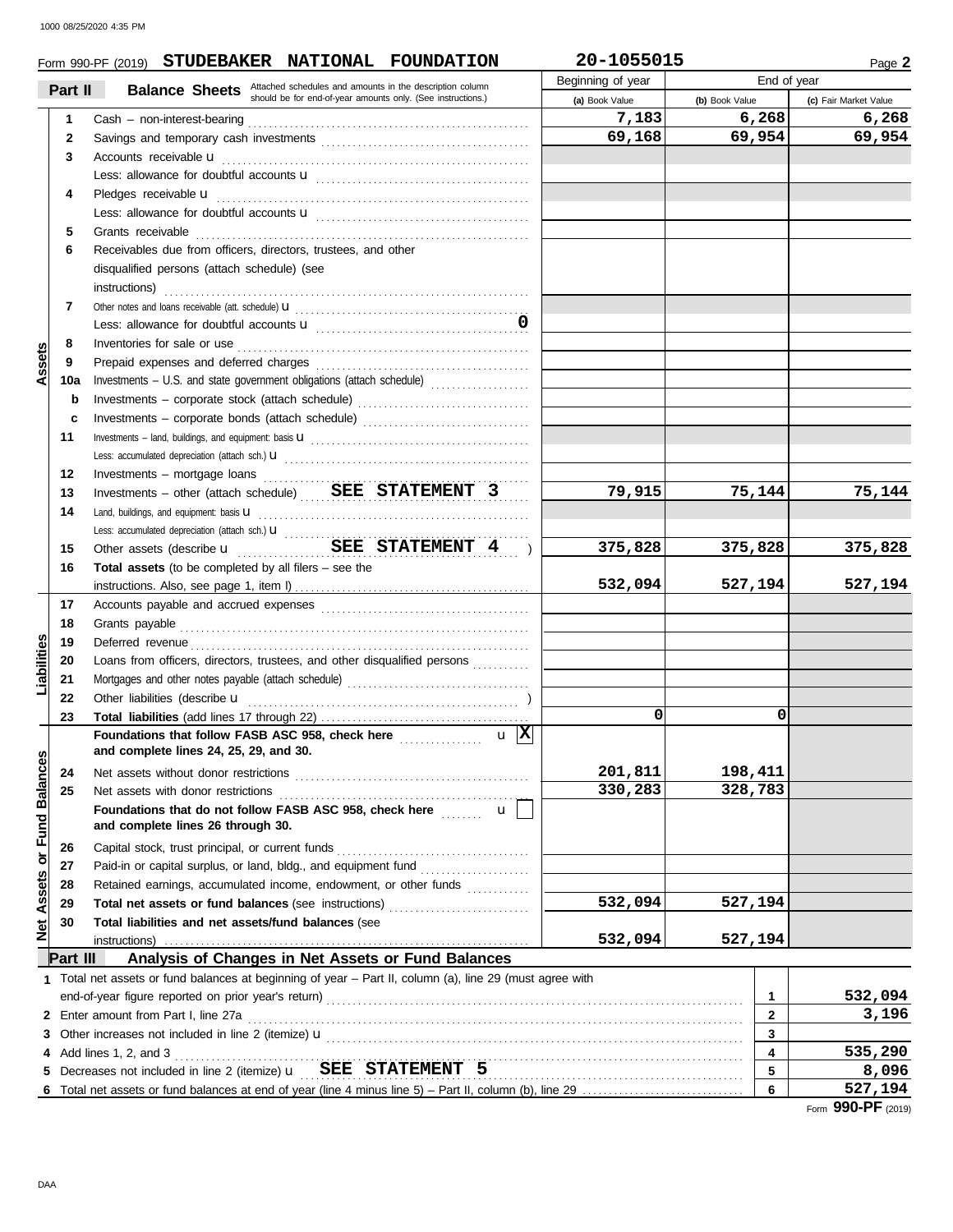| Form 990-PF (2019)                                                   | STUDEBAKER NATIONAL FOUNDATION                                                                                                                                                  |        | 20-1055015                                           |                                      | Page 3                                                        |
|----------------------------------------------------------------------|---------------------------------------------------------------------------------------------------------------------------------------------------------------------------------|--------|------------------------------------------------------|--------------------------------------|---------------------------------------------------------------|
| Part IV                                                              | Capital Gains and Losses for Tax on Investment Income                                                                                                                           |        |                                                      |                                      |                                                               |
|                                                                      | (a) List and describe the kind(s) of property sold (for example, real estate,<br>2-story brick warehouse; or common stock, 200 shs. MLC Co.)                                    |        | (b) How acquired<br>$P - Purchase$<br>$D$ - Donation | (c) Date acquired<br>(mo., day, yr.) | (d) Date sold<br>(mo., day, yr.)                              |
| N/A<br>1a                                                            |                                                                                                                                                                                 |        |                                                      |                                      |                                                               |
| b                                                                    |                                                                                                                                                                                 |        |                                                      |                                      |                                                               |
| c                                                                    |                                                                                                                                                                                 |        |                                                      |                                      |                                                               |
| d                                                                    |                                                                                                                                                                                 |        |                                                      |                                      |                                                               |
| е                                                                    |                                                                                                                                                                                 |        |                                                      |                                      |                                                               |
| (e) Gross sales price                                                | (f) Depreciation allowed<br>(or allowable)                                                                                                                                      |        | (g) Cost or other basis<br>plus expense of sale      |                                      | (h) Gain or (loss)<br>$((e)$ plus $(f)$ minus $(g)$ )         |
| а                                                                    |                                                                                                                                                                                 |        |                                                      |                                      |                                                               |
| b                                                                    |                                                                                                                                                                                 |        |                                                      |                                      |                                                               |
| c                                                                    |                                                                                                                                                                                 |        |                                                      |                                      |                                                               |
| d                                                                    |                                                                                                                                                                                 |        |                                                      |                                      |                                                               |
| е                                                                    |                                                                                                                                                                                 |        |                                                      |                                      |                                                               |
|                                                                      | Complete only for assets showing gain in column (h) and owned by the foundation on 12/31/69.                                                                                    |        |                                                      |                                      | (I) Gains (Col. (h) gain minus                                |
| (i) FMV as of 12/31/69                                               | (j) Adjusted basis<br>as of 12/31/69                                                                                                                                            |        | (k) Excess of col. (i)<br>over col. (i), if any      |                                      | col. (k), but not less than -0-) or<br>Losses (from col. (h)) |
| a                                                                    |                                                                                                                                                                                 |        |                                                      |                                      |                                                               |
| b                                                                    |                                                                                                                                                                                 |        |                                                      |                                      |                                                               |
| c                                                                    |                                                                                                                                                                                 |        |                                                      |                                      |                                                               |
| d                                                                    |                                                                                                                                                                                 |        |                                                      |                                      |                                                               |
| е                                                                    |                                                                                                                                                                                 |        |                                                      |                                      |                                                               |
|                                                                      | 3 Net short-term capital gain or (loss) as defined in sections 1222(5) and (6):<br>If gain, also enter in Part I, line 8, column (c). See instructions. If (loss), enter -0- in |        |                                                      | 3                                    |                                                               |
| <b>Part V</b>                                                        | Qualification Under Section 4940(e) for Reduced Tax on Net Investment Income                                                                                                    |        |                                                      |                                      |                                                               |
|                                                                      | (For optional use by domestic private foundations subject to the section 4940(a) tax on net investment income.)                                                                 |        |                                                      |                                      |                                                               |
| If section 4940(d)(2) applies, leave this part blank.                |                                                                                                                                                                                 |        |                                                      |                                      |                                                               |
|                                                                      | Was the foundation liable for the section 4942 tax on the distributable amount of any year in the base period?                                                                  |        |                                                      |                                      | Yes $ X $<br><b>No</b>                                        |
|                                                                      | If "Yes," the foundation doesn't qualify under section 4940(e). Do not complete this part.                                                                                      |        |                                                      |                                      |                                                               |
| 1                                                                    | Enter the appropriate amount in each column for each year; see the instructions before making any entries.                                                                      |        |                                                      |                                      |                                                               |
| (a)<br>Base period years<br>Calendar year (or tax year beginning in) | (b)<br>Adjusted qualifying distributions                                                                                                                                        |        | (c)<br>Net value of noncharitable-use assets         |                                      | (d)<br>Distribution ratio<br>(col. (b) divided by col. (c))   |
| 2018                                                                 |                                                                                                                                                                                 | 6,505  |                                                      |                                      |                                                               |
| 2017                                                                 |                                                                                                                                                                                 | 9,766  |                                                      |                                      |                                                               |
| 2016                                                                 |                                                                                                                                                                                 | 7,558  |                                                      |                                      |                                                               |
| 2015                                                                 |                                                                                                                                                                                 | 11,184 |                                                      |                                      |                                                               |
| 2014                                                                 |                                                                                                                                                                                 | 7,300  |                                                      |                                      |                                                               |
|                                                                      |                                                                                                                                                                                 |        |                                                      |                                      |                                                               |
| 2 Total of line 1, column (d)                                        |                                                                                                                                                                                 |        |                                                      | $\mathbf{2}$                         |                                                               |
|                                                                      | 3 Average distribution ratio for the 5-year base period – divide the total on line 2 by 5.0, or by                                                                              |        |                                                      |                                      |                                                               |
|                                                                      | the number of years the foundation has been in existence if less than 5 years [11] [11] [11] [11] [11] [11] [1                                                                  |        |                                                      | 3                                    |                                                               |
|                                                                      | 4 Enter the net value of noncharitable-use assets for 2019 from Part X, line 5                                                                                                  |        |                                                      | 4                                    | 0                                                             |
| 5 Multiply line 4 by line 3                                          |                                                                                                                                                                                 |        |                                                      | 5                                    |                                                               |
|                                                                      |                                                                                                                                                                                 |        |                                                      | 6                                    | 46                                                            |
|                                                                      |                                                                                                                                                                                 |        |                                                      |                                      |                                                               |

Part VI instructions. If line 8 is equal to or greater than line 7, check the box in Part VI, line 1b, and complete that part using a 1% tax rate. See the Enter qualifying distributions from Part XII, line 4 . . . . . . . . . . . . . . . . . . . . . . . . . . . . . . . . . . . . . . . . . . . . . . . . . . . . . . . . . . . . . . . . . . . . . . . . . . **8 8**

Add lines 5 and 6 . . . . . . . . . . . . . . . . . . . . . . . . . . . . . . . . . . . . . . . . . . . . . . . . . . . . . . . . . . . . . . . . . . . . . . . . . . . . . . . . . . . . . . . . . . . . . . . . . . . . . . . . . **7 7**

**46**

**3,300**

|  | $\Omega$ | c. | 01 |  |  |  |
|--|----------|----|----|--|--|--|
|  |          |    |    |  |  |  |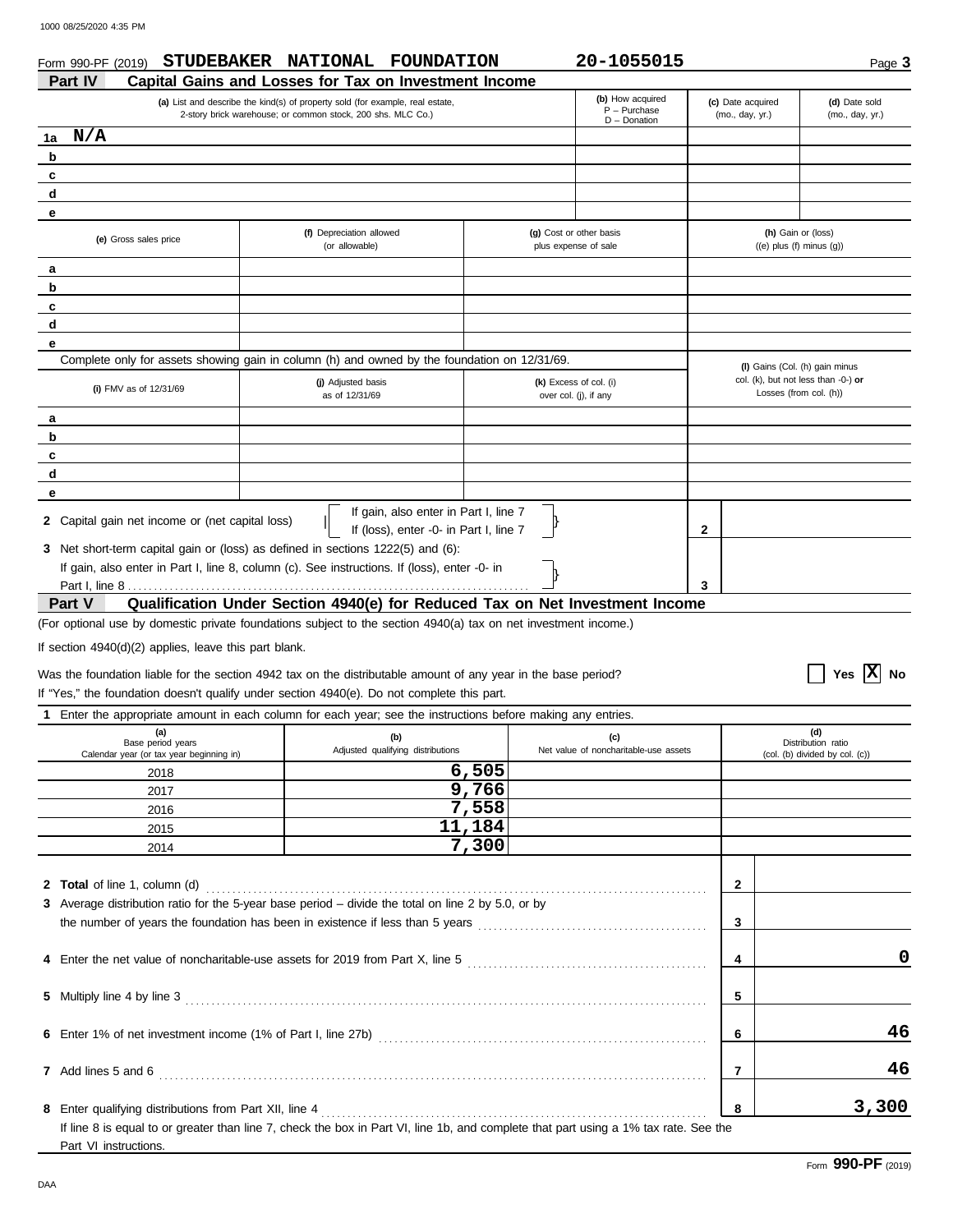1000 08/25/2020 4:35 PM

|                                                                                                                 | 20-1055015<br>Form 990-PF (2019) STUDEBAKER NATIONAL FOUNDATION<br>Excise Tax Based on Investment Income (Section 4940(a), 4940(b), 4940(e), or 4948 - see instructions)<br>Part VI |                |        | Page 4      |  |  |
|-----------------------------------------------------------------------------------------------------------------|-------------------------------------------------------------------------------------------------------------------------------------------------------------------------------------|----------------|--------|-------------|--|--|
|                                                                                                                 | 1a Exempt operating foundations described in section $4940(d)(2)$ , check here $\mathbf{u}$  <br>and enter "N/A" on line 1.                                                         |                |        |             |  |  |
|                                                                                                                 |                                                                                                                                                                                     |                |        |             |  |  |
| b                                                                                                               | Domestic foundations that meet the section 4940(e) requirements in Part V, check<br>1                                                                                               |                |        | 46          |  |  |
|                                                                                                                 | here $\mathbf{u}$ $ \mathbf{X} $ and enter 1% of Part I, line 27b                                                                                                                   |                |        |             |  |  |
|                                                                                                                 | All other domestic foundations enter 2% of line 27b. Exempt foreign organizations, enter 4% of                                                                                      |                |        |             |  |  |
|                                                                                                                 | Part I, line 12, col. (b).                                                                                                                                                          |                |        |             |  |  |
| 2                                                                                                               | Tax under section 511 (domestic section 4947(a)(1) trusts and taxable foundations only; others, enter -0-)<br>$\mathbf{2}$                                                          |                |        | 0           |  |  |
| 3                                                                                                               | 3<br>Add lines 1 and 2                                                                                                                                                              |                |        | 46          |  |  |
| 4                                                                                                               | Subtitle A (income) tax (domestic section 4947(a)(1) trusts and taxable foundations only; others, enter -0-)<br>4                                                                   |                |        | $\mathbf 0$ |  |  |
| 5                                                                                                               | 5<br>Tax based on investment income. Subtract line 4 from line 3. If zero or less, enter -0-<br>Subsection: (1)                                                                     |                |        | 46          |  |  |
| 6                                                                                                               | Credits/Payments:                                                                                                                                                                   |                |        |             |  |  |
| a                                                                                                               | 6a<br>6b                                                                                                                                                                            |                |        |             |  |  |
| b                                                                                                               | 6с<br>Tax paid with application for extension of time to file (Form 8868)                                                                                                           |                |        |             |  |  |
| c<br>d                                                                                                          | 6d<br>Backup withholding erroneously withheld                                                                                                                                       |                |        |             |  |  |
| 7                                                                                                               | $\overline{7}$                                                                                                                                                                      |                |        |             |  |  |
| 8                                                                                                               | 8                                                                                                                                                                                   |                |        |             |  |  |
| 9                                                                                                               | 9<br>u                                                                                                                                                                              |                |        | 46          |  |  |
| 10                                                                                                              | Overpayment. If line 7 is more than the total of lines 5 and 8, enter the amount overpaid<br>10<br>u                                                                                |                |        |             |  |  |
| 11                                                                                                              | Refunded u<br>11<br>Enter the amount of line 10 to be: Credited to 2020 estimated tax u                                                                                             |                |        |             |  |  |
|                                                                                                                 | <b>Part VII-A</b> Statements Regarding Activities                                                                                                                                   |                |        |             |  |  |
| 1a                                                                                                              | During the tax year, did the foundation attempt to influence any national, state, or local legislation or did it                                                                    |                | Yes    | No.         |  |  |
|                                                                                                                 | participate or intervene in any political campaign?                                                                                                                                 | 1a             |        | x           |  |  |
| b                                                                                                               | Did it spend more than \$100 during the year (either directly or indirectly) for political purposes? See the                                                                        |                |        |             |  |  |
|                                                                                                                 | instructions for the definition                                                                                                                                                     | 1b             |        | x           |  |  |
| If the answer is "Yes" to 1a or 1b, attach a detailed description of the activities and copies of any materials |                                                                                                                                                                                     |                |        |             |  |  |
|                                                                                                                 | published or distributed by the foundation in connection with the activities.                                                                                                       |                |        |             |  |  |
|                                                                                                                 | Did the foundation file Form 1120-POL for this year?                                                                                                                                | 1c             |        | x           |  |  |
| d                                                                                                               | Enter the amount (if any) of tax on political expenditures (section 4955) imposed during the year:                                                                                  |                |        |             |  |  |
|                                                                                                                 |                                                                                                                                                                                     |                |        |             |  |  |
|                                                                                                                 | Enter the reimbursement (if any) paid by the foundation during the year for political expenditure tax imposed                                                                       |                |        |             |  |  |
|                                                                                                                 | on foundation managers. $\mathbf{u}$ \$                                                                                                                                             |                |        | x           |  |  |
| 2                                                                                                               | Has the foundation engaged in any activities that have not previously been reported to the IRS?<br>If "Yes," attach a detailed description of the activities.                       | $\mathbf{2}$   |        |             |  |  |
| 3                                                                                                               | Has the foundation made any changes, not previously reported to the IRS, in its governing instrument, articles                                                                      |                |        |             |  |  |
|                                                                                                                 |                                                                                                                                                                                     | 3              |        | X           |  |  |
| 4a                                                                                                              |                                                                                                                                                                                     | 4a             |        | $\mathbf x$ |  |  |
| b                                                                                                               | N/A<br>If "Yes," has it filed a tax return on Form 990-T for this year?                                                                                                             | 4b             |        |             |  |  |
| 5                                                                                                               |                                                                                                                                                                                     | 5              |        | X           |  |  |
|                                                                                                                 | If "Yes," attach the statement required by General Instruction T.                                                                                                                   |                |        |             |  |  |
| 6                                                                                                               | Are the requirements of section 508(e) (relating to sections 4941 through 4945) satisfied either:                                                                                   |                |        |             |  |  |
|                                                                                                                 | • By language in the governing instrument, or                                                                                                                                       |                |        |             |  |  |
|                                                                                                                 | • By state legislation that effectively amends the governing instrument so that no mandatory directions that                                                                        |                |        |             |  |  |
|                                                                                                                 | conflict with the state law remain in the governing instrument?                                                                                                                     | 6              | X      |             |  |  |
| 7                                                                                                               | Did the foundation have at least \$5,000 in assets at any time during the year? If "Yes," complete Part II, col. (c), and Part XV                                                   | $\overline{7}$ | X      |             |  |  |
| 8a                                                                                                              | Enter the states to which the foundation reports or with which it is registered. See instructions. <b>u</b>                                                                         |                |        |             |  |  |
|                                                                                                                 | <b>NONE</b>                                                                                                                                                                         |                |        |             |  |  |
| b                                                                                                               | If the answer is "Yes" to line 7, has the foundation furnished a copy of Form 990-PF to the Attorney General                                                                        |                |        |             |  |  |
|                                                                                                                 | (or designate) of each state as required by General Instruction G? If "No," attach explanation                                                                                      | 8b             | X      |             |  |  |
| 9                                                                                                               | Is the foundation claiming status as a private operating foundation within the meaning of section 4942(j)(3) or                                                                     |                |        |             |  |  |
|                                                                                                                 | 4942(j)(5) for calendar year 2019 or the tax year beginning in 2019? See instructions for Part XIV. If "Yes,"                                                                       |                |        |             |  |  |
|                                                                                                                 | complete Part XIV                                                                                                                                                                   | 9              | х      |             |  |  |
| 10                                                                                                              | Did any persons become substantial contributors during the tax year? If "Yes," attach a schedule listing their                                                                      |                |        | X.          |  |  |
|                                                                                                                 |                                                                                                                                                                                     | 10             | 000 DE |             |  |  |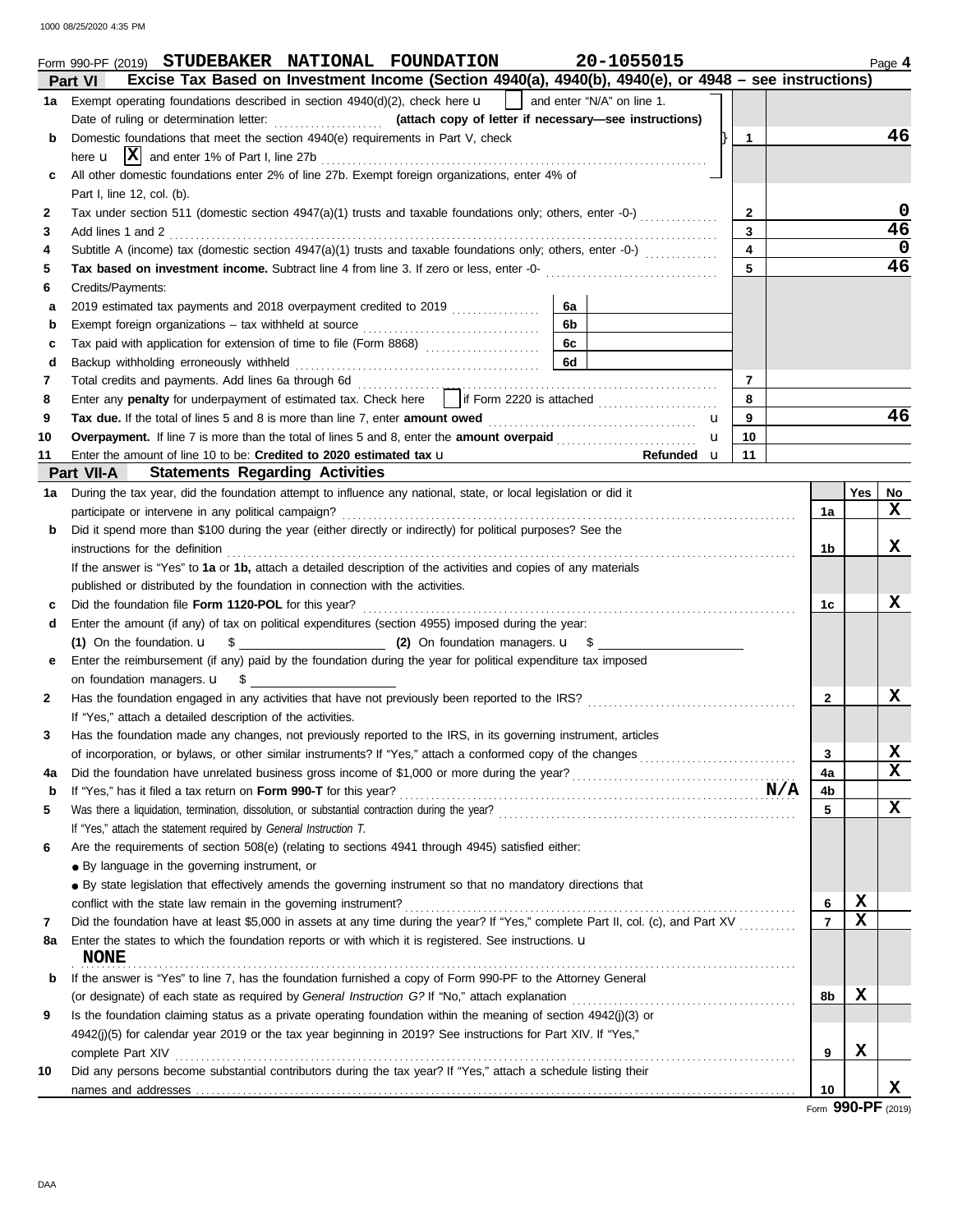1000 08/25/2020 4:35 PM

|    | 20-1055015<br>Form 990-PF (2019) STUDEBAKER NATIONAL FOUNDATION                                                     |    |             | Page 5       |
|----|---------------------------------------------------------------------------------------------------------------------|----|-------------|--------------|
|    | Part VII-A<br><b>Statements Regarding Activities (continued)</b>                                                    |    |             |              |
|    |                                                                                                                     |    | Yes         | No           |
| 11 | At any time during the year, did the foundation, directly or indirectly, own a controlled entity within the         |    |             |              |
|    |                                                                                                                     | 11 |             | X            |
| 12 | Did the foundation make a distribution to a donor advised fund over which the foundation or a disqualified          |    |             |              |
|    | person had advisory privileges? If "Yes," attach statement. See instructions                                        | 12 |             | x            |
| 13 | Did the foundation comply with the public inspection requirements for its annual returns and exemption application? | 13 | $\mathbf x$ |              |
|    | Website address <b>u</b> WWW.STUDEBAKERNATIONALFOUNDATION.ORG                                                       |    |             |              |
| 14 | Telephone no. u 602-300-5313<br>The books are in care of <b>u</b> BRIAN MILLETTE                                    |    |             |              |
|    | 41633 N EMERALD LAKE DRIVE                                                                                          |    |             |              |
|    | ZIP+4 <b>u</b> 85086<br>Located at <b>u</b> ANTHEM                                                                  |    |             |              |
| 15 |                                                                                                                     |    |             | $\mathbf{u}$ |
|    |                                                                                                                     |    |             |              |
| 16 | At any time during calendar year 2019, did the foundation have an interest in or a signature or other authority     |    | <b>Yes</b>  | No           |
|    | over a bank, securities, or other financial account in a foreign country?                                           | 16 |             | x            |
|    | See the instructions for exceptions and filing requirements for FinCEN Form 114. If "Yes," enter the name of        |    |             |              |
|    | the foreign country u                                                                                               |    |             |              |
|    | Part VII-B<br>Statements Regarding Activities for Which Form 4720 May Be Required                                   |    |             |              |
|    | File Form 4720 if any item is checked in the "Yes" column, unless an exception applies.                             |    | Yes         | No           |
| 1a | During the year, did the foundation (either directly or indirectly):                                                |    |             |              |
|    | X <br>(1) Engage in the sale or exchange, or leasing of property with a disqualified person?<br>Yes<br>No           |    |             |              |
|    | (2) Borrow money from, lend money to, or otherwise extend credit to (or accept it from) a                           |    |             |              |
|    | $\vert x \vert$<br>disqualified person?<br>Yes<br>No                                                                |    |             |              |
|    | 区<br>Yes<br>(3) Furnish goods, services, or facilities to (or accept them from) a disqualified person?<br>No        |    |             |              |
|    | x<br>(4) Pay compensation to, or pay or reimburse the expenses of, a disqualified person?<br>Yes<br>No              |    |             |              |
|    | (5) Transfer any income or assets to a disqualified person (or make any of either available for                     |    |             |              |
|    | x <br>Yes<br>No<br>the benefit or use of a disqualified person)?                                                    |    |             |              |
|    | (6) Agree to pay money or property to a government official? (Exception. Check "No" if the                          |    |             |              |
|    | foundation agreed to make a grant to or to employ the official for a period after                                   |    |             |              |
|    | Ixl<br>Yes<br>No<br>termination of government service, if terminating within 90 days.)                              |    |             |              |
| b  | If any answer is "Yes" to $1a(1)$ –(6), did any of the acts fail to qualify under the exceptions described in       |    |             |              |
|    | N/A<br>Regulations section 53.4941(d)-3 or in a current notice regarding disaster assistance? See instructions      | 1b |             |              |
|    | Organizations relying on a current notice regarding disaster assistance, check here<br>$\mathbf{u}$                 |    |             |              |
| с  | Did the foundation engage in a prior year in any of the acts described in 1a, other than excepted acts, that        |    |             |              |
|    | N/A<br>were not corrected before the first day of the tax year beginning in 2019?                                   | 1c |             |              |
| 2  | Taxes on failure to distribute income (section 4942) (does not apply for years the foundation was a private         |    |             |              |
|    | operating foundation defined in section 4942(j)(3) or 4942(j)(5)):                                                  |    |             |              |
| а  | At the end of tax year 2019, did the foundation have any undistributed income (Part XIII, lines                     |    |             |              |
|    | X <br>Yes<br>No                                                                                                     |    |             |              |
|    | If "Yes," list the years $\mathbf{u}$ 20 , 20 , 20 , 20                                                             |    |             |              |
| b  | Are there any years listed in 2a for which the foundation is not applying the provisions of section 4942(a)(2)      |    |             |              |
|    | (relating to incorrect valuation of assets) to the year's undistributed income? (If applying section 4942(a)(2) to  |    |             |              |
|    | N/A                                                                                                                 | 2b |             |              |
| c  | If the provisions of section 4942(a)(2) are being applied to any of the years listed in 2a, list the years here.    |    |             |              |
|    | <b>u</b> 20, $20$ , $20$ , $20$ , $20$ , $20$                                                                       |    |             |              |
| За | Did the foundation hold more than a 2% direct or indirect interest in any business enterprise                       |    |             |              |
|    | X <br>Yes<br>No<br>at any time during the year?                                                                     |    |             |              |
| b  | If "Yes," did it have excess business holdings in 2019 as a result of (1) any purchase by the foundation or         |    |             |              |
|    |                                                                                                                     |    |             |              |
|    | disqualified persons after May 26, 1969; (2) the lapse of the 5-year period (or longer period approved by the       |    |             |              |
|    | Commissioner under section $4943(c)(7)$ to dispose of holdings acquired by gift or bequest; or (3) the lapse of     |    |             |              |
|    | the 10-, 15-, or 20-year first phase holding period? (Use Form 4720, Schedule C, to determine if the                |    |             |              |
|    | N/A<br>foundation had excess business holdings in 2019.)                                                            | 3b |             | $\mathbf x$  |
| 4a | Did the foundation invest during the year any amount in a manner that would jeopardize its charitable purposes?     | 4a |             |              |
| b  | Did the foundation make any investment in a prior year (but after December 31, 1969) that could jeopardize its      |    |             |              |
|    | charitable purpose that had not been removed from jeopardy before the first day of the tax year beginning in 2019?  | 4b |             | X            |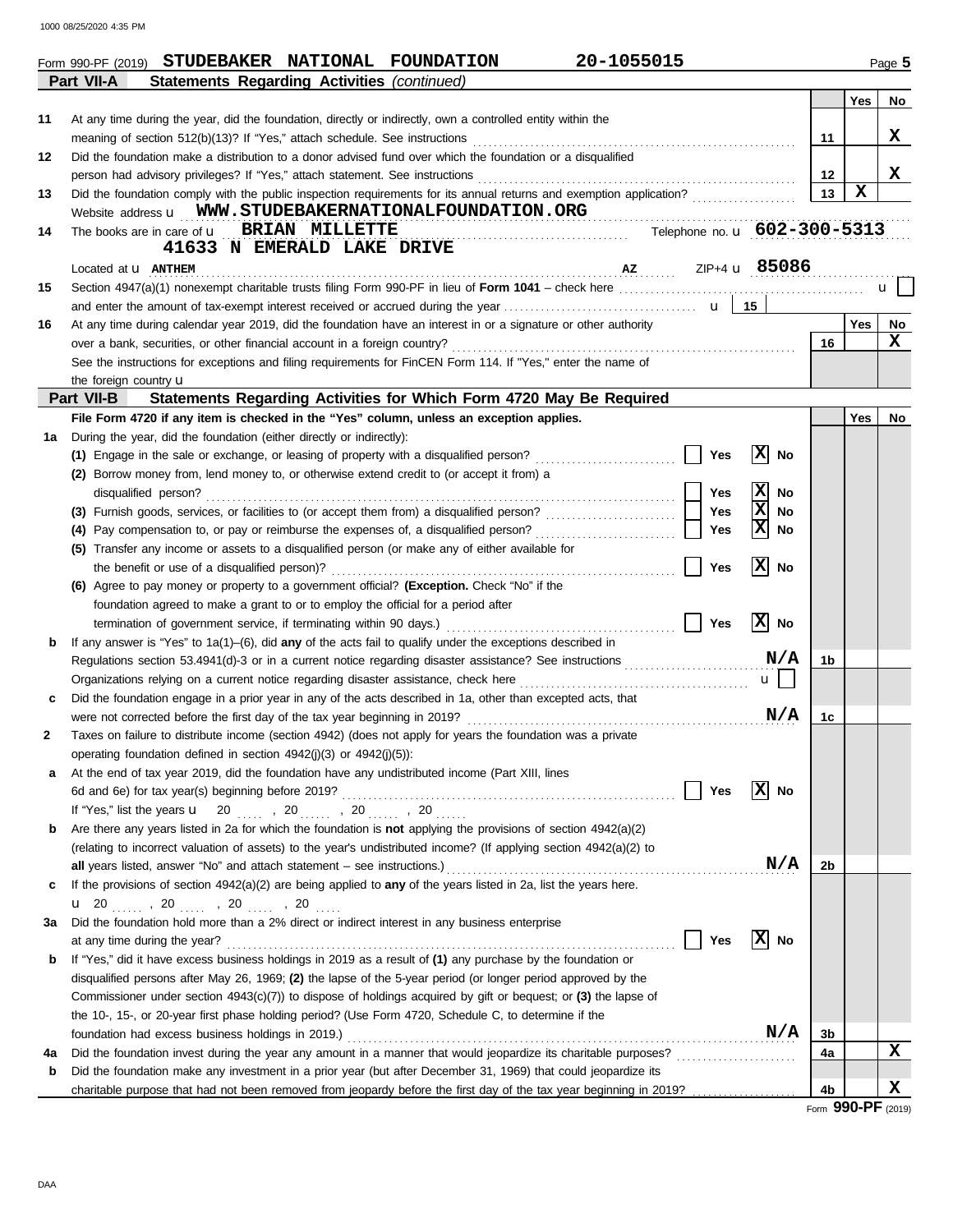|    | Form 990-PF (2019)                                                           |                 | STUDEBAKER NATIONAL FOUNDATION                                                                       | 20-1055015                                                                                                                                                                                                                     |            |                 |                |            | Page 6 |
|----|------------------------------------------------------------------------------|-----------------|------------------------------------------------------------------------------------------------------|--------------------------------------------------------------------------------------------------------------------------------------------------------------------------------------------------------------------------------|------------|-----------------|----------------|------------|--------|
|    | <b>Part VII-B</b>                                                            |                 |                                                                                                      | Statements Regarding Activities for Which Form 4720 May Be Required (continued)                                                                                                                                                |            |                 |                |            |        |
| 5а | During the year did the foundation pay or incur any amount to:               |                 |                                                                                                      |                                                                                                                                                                                                                                |            |                 |                | <b>Yes</b> | No     |
|    |                                                                              |                 |                                                                                                      | (1) Carry on propaganda, or otherwise attempt to influence legislation (section 4945(e))?                                                                                                                                      | Yes        | X <br>No        |                |            |        |
|    | (2)                                                                          |                 | Influence the outcome of any specific public election (see section 4955); or to carry on,            |                                                                                                                                                                                                                                |            |                 |                |            |        |
|    | directly or indirectly, any voter registration drive?                        |                 |                                                                                                      |                                                                                                                                                                                                                                | <b>Yes</b> | Ιx<br>No        |                |            |        |
|    | (3)                                                                          |                 |                                                                                                      | Provide a grant to an individual for travel, study, or other similar purposes?                                                                                                                                                 | <b>Yes</b> | x <br>No        |                |            |        |
|    |                                                                              |                 | Provide a grant to an organization other than a charitable, etc., organization described in          |                                                                                                                                                                                                                                |            |                 |                |            |        |
|    | section $4945(d)(4)(A)?$ See instructions                                    |                 |                                                                                                      |                                                                                                                                                                                                                                | Yes        | X<br>No         |                |            |        |
|    |                                                                              |                 | (5) Provide for any purpose other than religious, charitable, scientific, literary, or educational   |                                                                                                                                                                                                                                |            |                 |                |            |        |
|    | purposes, or for the prevention of cruelty to children or animals?           |                 |                                                                                                      |                                                                                                                                                                                                                                | <b>Yes</b> | X <br><b>No</b> |                |            |        |
| b  |                                                                              |                 |                                                                                                      | If any answer is "Yes" to $5a(1)$ –(5), did any of the transactions fail to qualify under the exceptions described                                                                                                             |            |                 |                |            |        |
|    |                                                                              |                 |                                                                                                      |                                                                                                                                                                                                                                |            | N/A             | 5 <sub>b</sub> |            |        |
|    |                                                                              |                 |                                                                                                      | Organizations relying on a current notice regarding disaster assistance, check here contract contract contract contract or or a current metal or assistance, check here contract contract or an analyzing or an analyzing or a |            | $\mathbf{u}$    |                |            |        |
| c  |                                                                              |                 | If the answer is "Yes" to question 5a(4), does the foundation claim exemption from the tax           |                                                                                                                                                                                                                                |            |                 |                |            |        |
|    | because it maintained expenditure responsibility for the grant?              |                 |                                                                                                      | $N/A$ $\boxed{}$                                                                                                                                                                                                               | <b>Yes</b> | <b>No</b>       |                |            |        |
|    | If "Yes," attach the statement required by Regulations section 53.4945–5(d). |                 |                                                                                                      |                                                                                                                                                                                                                                |            |                 |                |            |        |
| 6a |                                                                              |                 | Did the foundation, during the year, receive any funds, directly or indirectly, to pay premiums      |                                                                                                                                                                                                                                |            |                 |                |            |        |
|    | on a personal benefit contract?                                              |                 |                                                                                                      |                                                                                                                                                                                                                                | Yes        | x <br>No        |                |            |        |
| b  |                                                                              |                 |                                                                                                      |                                                                                                                                                                                                                                |            |                 | 6b             |            | x      |
|    | If "Yes" to 6b. file Form 8870.                                              |                 |                                                                                                      |                                                                                                                                                                                                                                |            |                 |                |            |        |
| 7a |                                                                              |                 | At any time during the tax year, was the foundation a party to a prohibited tax shelter transaction? |                                                                                                                                                                                                                                | Yes        | X No            |                |            |        |
| b  |                                                                              |                 |                                                                                                      | If "Yes," did the foundation receive any proceeds or have any net income attributable to the transaction?                                                                                                                      |            | .N/A            | 7b             |            |        |
| 8  |                                                                              |                 | Is the foundation subject to the section 4960 tax on payment(s) of more than \$1,000,000 in          |                                                                                                                                                                                                                                |            |                 |                |            |        |
|    |                                                                              |                 |                                                                                                      |                                                                                                                                                                                                                                | Yes        | x <br>No        |                |            |        |
|    | <b>Part VIII</b>                                                             |                 |                                                                                                      | Information About Officers, Directors, Trustees, Foundation Managers, Highly Paid Employees,                                                                                                                                   |            |                 |                |            |        |
|    |                                                                              | and Contractors |                                                                                                      |                                                                                                                                                                                                                                |            |                 |                |            |        |

**1 List all officers, directors, trustees, and foundation managers and their compensation. See instructions.**

| (a) Name and address | (b) Title, and average<br>hours per week<br>devoted to position | (c) Compensation<br>(If not paid,<br>enter -0-) | (d) Contributions to<br>employee benefit<br>plans and deferred<br>compensation | (e) Expense account,<br>other allowances |
|----------------------|-----------------------------------------------------------------|-------------------------------------------------|--------------------------------------------------------------------------------|------------------------------------------|
| SEE STATEMENT 6      |                                                                 |                                                 |                                                                                |                                          |
|                      |                                                                 |                                                 |                                                                                |                                          |
|                      |                                                                 |                                                 |                                                                                |                                          |
|                      |                                                                 |                                                 |                                                                                |                                          |

### **2 Compensation of five highest-paid employees (other than those included on line 1 – see instructions). If none, enter "NONE."**

| (a) Name and address of each employee paid more than \$50,000 | (b) Title, and average<br>hours per week<br>devoted to position | (c) Compensation | (d) Contributions to<br>employee benefit<br>plans and deferred<br>compensation | (e) Expense account,<br>other allowances |
|---------------------------------------------------------------|-----------------------------------------------------------------|------------------|--------------------------------------------------------------------------------|------------------------------------------|
| <b>NONE</b>                                                   |                                                                 |                  |                                                                                |                                          |
|                                                               |                                                                 |                  |                                                                                |                                          |
|                                                               |                                                                 |                  |                                                                                |                                          |
|                                                               |                                                                 |                  |                                                                                |                                          |
|                                                               |                                                                 |                  |                                                                                |                                          |
| Total number of other employees paid over \$50,000            |                                                                 |                  |                                                                                | 0                                        |
|                                                               |                                                                 |                  |                                                                                | Form 990-PF (2019)                       |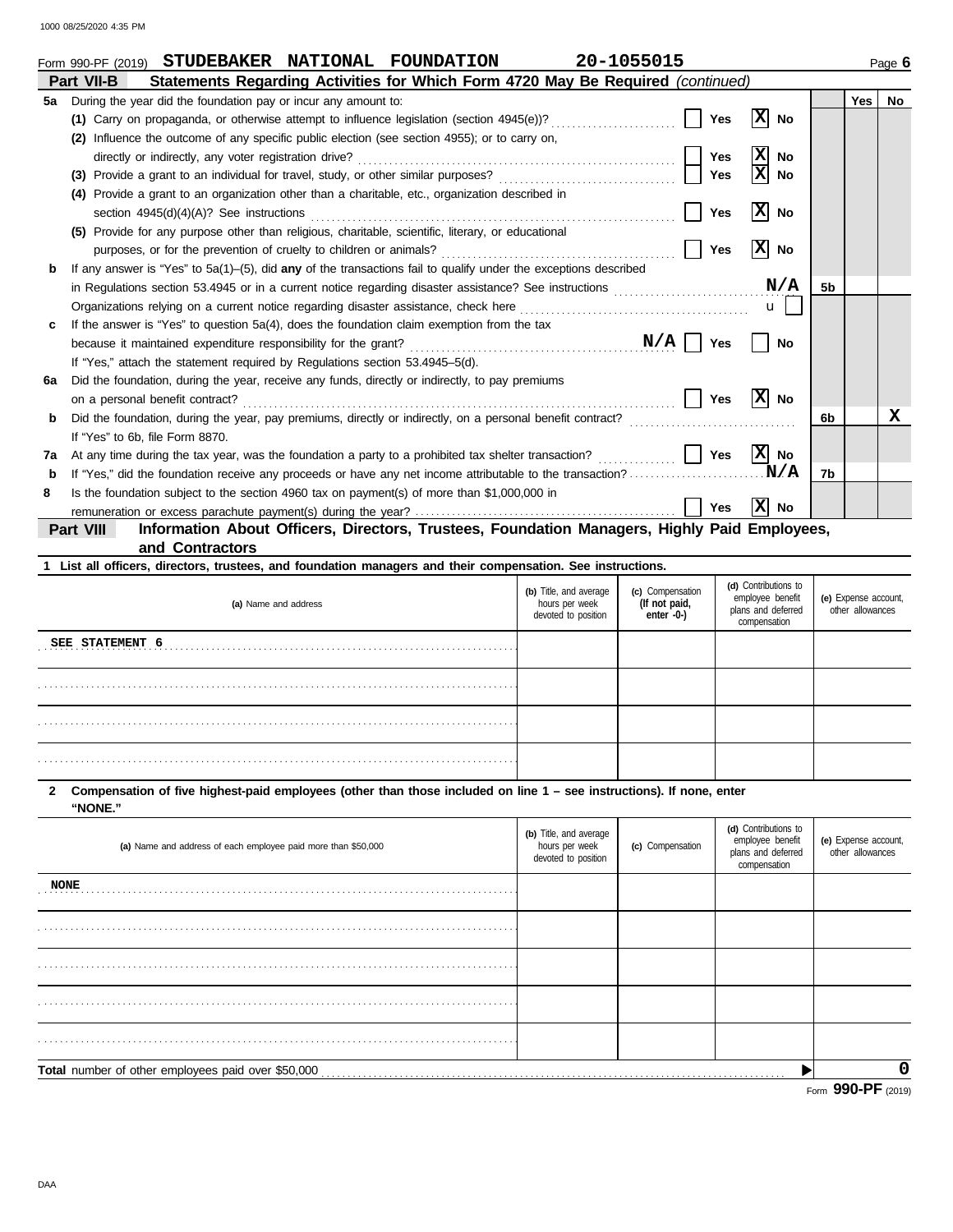|             | STUDEBAKER NATIONAL FOUNDATION<br>Form 990-PF (2019)                                                                                                                                                                                                      | 20-1055015          | Page 7           |
|-------------|-----------------------------------------------------------------------------------------------------------------------------------------------------------------------------------------------------------------------------------------------------------|---------------------|------------------|
| Part VIII   | Information About Officers, Directors, Trustees, Foundation Managers, Highly Paid Employees,                                                                                                                                                              |                     |                  |
| 3           | and Contractors (continued)<br>Five highest-paid independent contractors for professional services. See instructions. If none, enter "NONE."                                                                                                              |                     |                  |
|             | (a) Name and address of each person paid more than \$50,000                                                                                                                                                                                               | (b) Type of service | (c) Compensation |
| <b>NONE</b> |                                                                                                                                                                                                                                                           |                     |                  |
|             |                                                                                                                                                                                                                                                           |                     |                  |
|             |                                                                                                                                                                                                                                                           |                     |                  |
|             |                                                                                                                                                                                                                                                           |                     |                  |
|             |                                                                                                                                                                                                                                                           |                     |                  |
|             |                                                                                                                                                                                                                                                           |                     |                  |
|             | Total number of others receiving over \$50,000 for professional services                                                                                                                                                                                  | u                   |                  |
| Part IX-A   | <b>Summary of Direct Charitable Activities</b>                                                                                                                                                                                                            |                     |                  |
|             | List the foundation's four largest direct charitable activities during the tax year. Include relevant statistical information such as the number of<br>organizations and other beneficiaries served, conferences convened, research papers produced, etc. |                     | Expenses         |
|             | PRESERVATION OF<br><b>STUDEBAKER</b><br><b>HERITAGE</b>                                                                                                                                                                                                   |                     |                  |
|             |                                                                                                                                                                                                                                                           |                     |                  |
|             |                                                                                                                                                                                                                                                           |                     | 3,300            |
| 2           |                                                                                                                                                                                                                                                           |                     |                  |
|             |                                                                                                                                                                                                                                                           |                     |                  |
| 3           |                                                                                                                                                                                                                                                           |                     |                  |
|             |                                                                                                                                                                                                                                                           |                     |                  |
| 4           |                                                                                                                                                                                                                                                           |                     |                  |
|             |                                                                                                                                                                                                                                                           |                     |                  |
| Part IX-B   | Summary of Program-Related Investments (see instructions)                                                                                                                                                                                                 |                     |                  |
| N/A<br>1    | Describe the two largest program-related investments made by the foundation during the tax year on lines 1 and 2.                                                                                                                                         |                     | Amount           |
|             |                                                                                                                                                                                                                                                           |                     |                  |
|             |                                                                                                                                                                                                                                                           |                     |                  |
| 2           |                                                                                                                                                                                                                                                           |                     |                  |
|             |                                                                                                                                                                                                                                                           |                     |                  |
|             |                                                                                                                                                                                                                                                           |                     |                  |
|             | All other program-related investments. See instructions.                                                                                                                                                                                                  |                     |                  |
| 3           |                                                                                                                                                                                                                                                           |                     |                  |
|             |                                                                                                                                                                                                                                                           |                     |                  |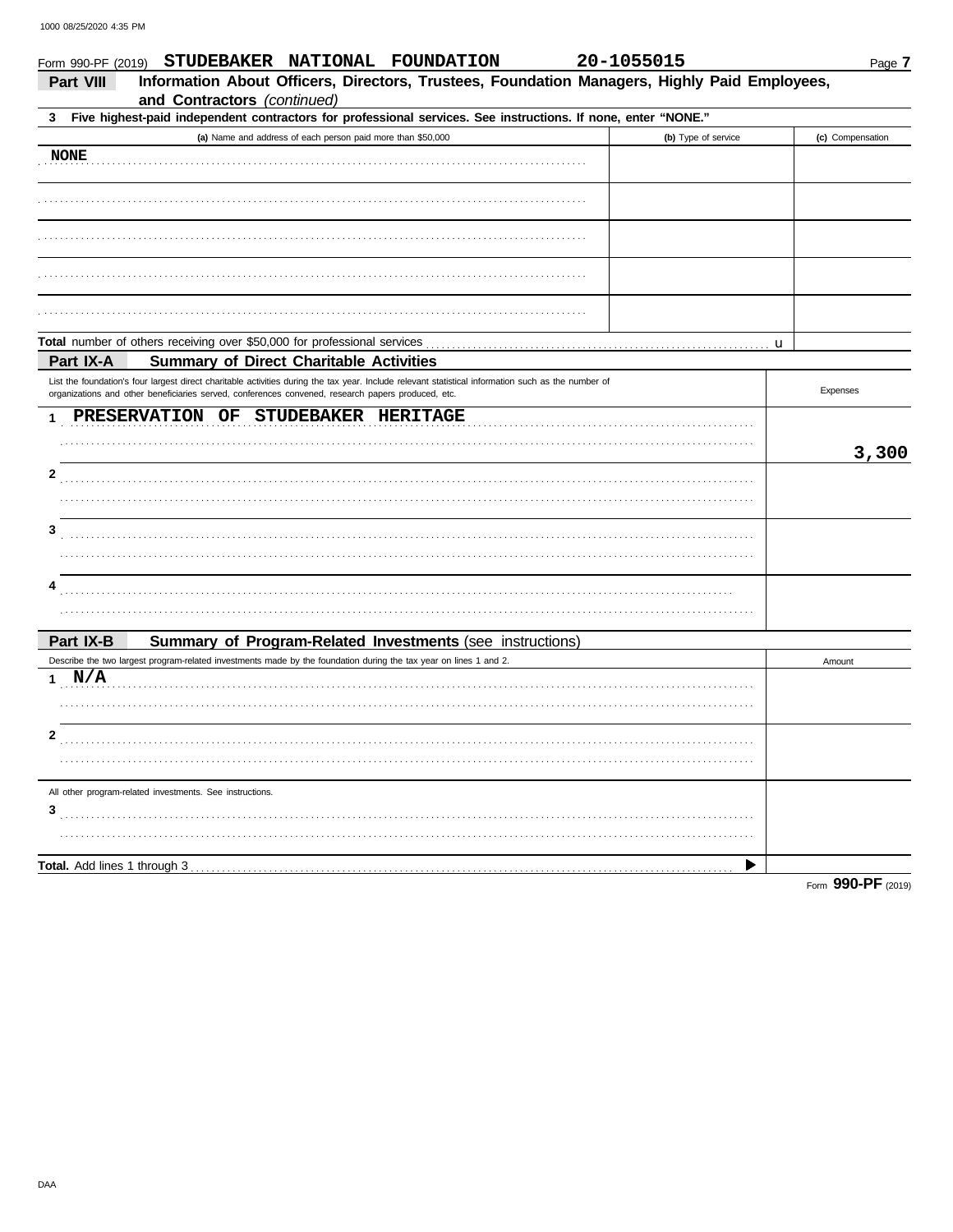|  |  | Form 990-PF (2019) STUDEBAKER NATIONAL FOUNDATION | 20-1055015 |
|--|--|---------------------------------------------------|------------|
|  |  |                                                   |            |

|              | <b>Minimum Investment Return</b> (All domestic foundations must complete this part. Foreign foundations,<br>Part X                      |                         |                         |
|--------------|-----------------------------------------------------------------------------------------------------------------------------------------|-------------------------|-------------------------|
|              | see instructions.)                                                                                                                      |                         |                         |
| 1            | Fair market value of assets not used (or held for use) directly in carrying out charitable, etc.,                                       |                         |                         |
|              | purposes:                                                                                                                               |                         |                         |
| a            |                                                                                                                                         | 1a                      | 0                       |
| b            | Average of monthly cash balances expressions are considered as a set of monthly cash balances                                           | 1b                      | $\overline{0}$          |
| c            |                                                                                                                                         | 1 <sub>c</sub>          | $\overline{\mathbf{0}}$ |
| d            |                                                                                                                                         | 1d                      | $\mathbf 0$             |
| е            | Reduction claimed for blockage or other factors reported on lines 1a and                                                                |                         |                         |
|              | $\mathbf 0$                                                                                                                             |                         |                         |
| 2            |                                                                                                                                         | $\mathbf{2}$            | 0                       |
| 3            | Subtract line 2 from line 1d <b>Mature 2</b> from line 1d                                                                               | 3                       | $\mathbf 0$             |
| 4            | Cash deemed held for charitable activities. Enter 11/2% of line 3 (for greater amount, see                                              |                         |                         |
|              | instructions)                                                                                                                           | 4                       | 0                       |
| 5            |                                                                                                                                         | 5                       | $\overline{\mathbf{0}}$ |
| 6            |                                                                                                                                         | 6                       | $\overline{0}$          |
|              | Distributable Amount (see instructions) (Section 4942(j)(3) and (j)(5) private operating foundations<br>Part XI                         |                         |                         |
|              | and certain foreign organizations, check here $\mathbf{u}$ $ \mathbf{X} $ and do not complete this part.)                               |                         |                         |
| 1            |                                                                                                                                         | $\mathbf{1}$            |                         |
| 2a           | 2a                                                                                                                                      |                         |                         |
| b            | 2 <sub>b</sub>                                                                                                                          |                         |                         |
| c            |                                                                                                                                         | 2c                      |                         |
| 3            |                                                                                                                                         | 3                       |                         |
| 4            |                                                                                                                                         | $\overline{\mathbf{4}}$ |                         |
| 5            | Add lines 3 and 4                                                                                                                       | 5                       |                         |
| 6            |                                                                                                                                         | 6                       |                         |
| 7            | Distributable amount as adjusted. Subtract line 6 from line 5. Enter here and on Part XIII,                                             |                         |                         |
|              |                                                                                                                                         | $\overline{7}$          |                         |
|              | <b>Qualifying Distributions (see instructions)</b><br>Part XII                                                                          |                         |                         |
| 1            | Amounts paid (including administrative expenses) to accomplish charitable, etc., purposes:                                              |                         |                         |
| а            |                                                                                                                                         | 1a                      | 3,300                   |
| b            |                                                                                                                                         | 1 <sub>b</sub>          |                         |
| $\mathbf{2}$ | Amounts paid to acquire assets used (or held for use) directly in carrying out charitable, etc.,                                        |                         |                         |
|              | purposes                                                                                                                                | $\mathbf{2}$            |                         |
| 3            | Amounts set aside for specific charitable projects that satisfy the:                                                                    |                         |                         |
| a            |                                                                                                                                         | За                      |                         |
| b            |                                                                                                                                         | 3 <sub>b</sub>          |                         |
| 4            | Qualifying distributions. Add lines 1a through 3b. Enter here and on Part V, line 8; and Part XIII, line 4                              | 4                       | 3,300                   |
| 5            | Foundations that qualify under section 4940(e) for the reduced rate of tax on net investment income.                                    |                         |                         |
|              | Enter 1% of Part I, line 27b. See instructions                                                                                          | 5                       | 46                      |
| 6            | Adjusted qualifying distributions. Subtract line 5 from line 4 [11] [11] Adjusted qualifying distributions. Subtract line 5 from line 4 | 6                       | $\overline{3}$ , 254    |
|              | Note: The amount on line 6 will be used in Part V, column (b), in subsequent years when calculating whether the foundation              |                         |                         |
|              | qualifies for the section 4940(e) reduction of tax in those years.                                                                      |                         |                         |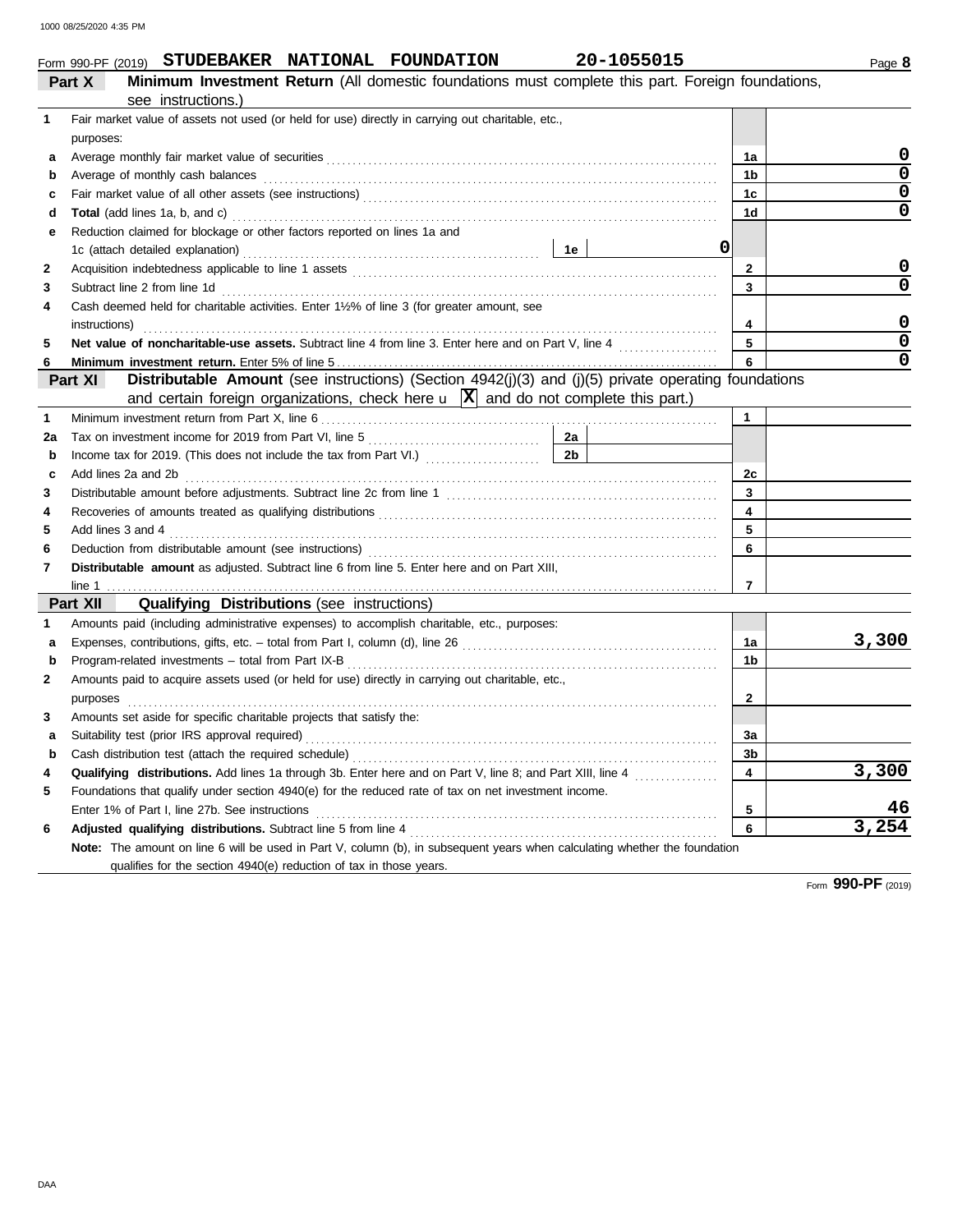### Form 990-PF (2019) **STUDEBAKER NATIONAL FOUNDATION 20-1055015**

|    | Part XIII<br>Undistributed Income (see instructions)                                                                                                                                                                                                                                                                                                                                                                                                                                                                  |        |                     |      |      |
|----|-----------------------------------------------------------------------------------------------------------------------------------------------------------------------------------------------------------------------------------------------------------------------------------------------------------------------------------------------------------------------------------------------------------------------------------------------------------------------------------------------------------------------|--------|---------------------|------|------|
|    |                                                                                                                                                                                                                                                                                                                                                                                                                                                                                                                       | (a)    | (b)                 | (c)  | (d)  |
| 1  | Distributable amount for 2019 from Part XI,                                                                                                                                                                                                                                                                                                                                                                                                                                                                           | Corpus | Years prior to 2018 | 2018 | 2019 |
|    | line 7 $\ldots$ . $\ldots$ . $\ldots$ . $\ldots$ . $\ldots$ . $\ldots$ . $\ldots$ . $\ldots$ . $\ldots$ . $\ldots$                                                                                                                                                                                                                                                                                                                                                                                                    |        |                     |      |      |
| 2  | Undistributed income, if any, as of the end of 2019:                                                                                                                                                                                                                                                                                                                                                                                                                                                                  |        |                     |      |      |
| a  |                                                                                                                                                                                                                                                                                                                                                                                                                                                                                                                       |        |                     |      |      |
| b  | Total for prior years: 20 _______ , 20 _____ , 20 _____                                                                                                                                                                                                                                                                                                                                                                                                                                                               |        |                     |      |      |
| 3  | Excess distributions carryover, if any, to 2019:                                                                                                                                                                                                                                                                                                                                                                                                                                                                      |        |                     |      |      |
| a  | From 2014 $\ldots$                                                                                                                                                                                                                                                                                                                                                                                                                                                                                                    |        |                     |      |      |
| b  |                                                                                                                                                                                                                                                                                                                                                                                                                                                                                                                       |        |                     |      |      |
| c  |                                                                                                                                                                                                                                                                                                                                                                                                                                                                                                                       |        |                     |      |      |
| d  |                                                                                                                                                                                                                                                                                                                                                                                                                                                                                                                       |        |                     |      |      |
| е  |                                                                                                                                                                                                                                                                                                                                                                                                                                                                                                                       |        |                     |      |      |
|    |                                                                                                                                                                                                                                                                                                                                                                                                                                                                                                                       |        |                     |      |      |
| 4  | Qualifying distributions for 2019 from Part XII,                                                                                                                                                                                                                                                                                                                                                                                                                                                                      |        |                     |      |      |
|    |                                                                                                                                                                                                                                                                                                                                                                                                                                                                                                                       |        |                     |      |      |
|    | a Applied to 2018, but not more than line 2a                                                                                                                                                                                                                                                                                                                                                                                                                                                                          |        |                     |      |      |
|    | <b>b</b> Applied to undistributed income of prior years                                                                                                                                                                                                                                                                                                                                                                                                                                                               |        |                     |      |      |
|    |                                                                                                                                                                                                                                                                                                                                                                                                                                                                                                                       |        |                     |      |      |
|    | c Treated as distributions out of corpus (Election                                                                                                                                                                                                                                                                                                                                                                                                                                                                    |        |                     |      |      |
|    |                                                                                                                                                                                                                                                                                                                                                                                                                                                                                                                       |        |                     |      |      |
|    |                                                                                                                                                                                                                                                                                                                                                                                                                                                                                                                       |        |                     |      |      |
| е  | Remaining amount distributed out of corpus                                                                                                                                                                                                                                                                                                                                                                                                                                                                            | 3,300  |                     |      |      |
| 5  | Excess distributions carryover applied to 2019                                                                                                                                                                                                                                                                                                                                                                                                                                                                        |        |                     |      |      |
|    | (If an amount appears in column (d), the same                                                                                                                                                                                                                                                                                                                                                                                                                                                                         |        |                     |      |      |
|    |                                                                                                                                                                                                                                                                                                                                                                                                                                                                                                                       |        |                     |      |      |
| 6  | Enter the net total of each column as                                                                                                                                                                                                                                                                                                                                                                                                                                                                                 |        |                     |      |      |
|    | indicated below:                                                                                                                                                                                                                                                                                                                                                                                                                                                                                                      |        |                     |      |      |
| а  | Corpus. Add lines 3f, 4c, and 4e. Subtract line 5                                                                                                                                                                                                                                                                                                                                                                                                                                                                     | 3,300  |                     |      |      |
| b  | Prior years' undistributed income. Subtract                                                                                                                                                                                                                                                                                                                                                                                                                                                                           |        |                     |      |      |
|    |                                                                                                                                                                                                                                                                                                                                                                                                                                                                                                                       |        |                     |      |      |
|    | c Enter the amount of prior years' undistributed                                                                                                                                                                                                                                                                                                                                                                                                                                                                      |        |                     |      |      |
|    | income for which a notice of deficiency has                                                                                                                                                                                                                                                                                                                                                                                                                                                                           |        |                     |      |      |
|    | been issued, or on which the section 4942(a)                                                                                                                                                                                                                                                                                                                                                                                                                                                                          |        |                     |      |      |
|    |                                                                                                                                                                                                                                                                                                                                                                                                                                                                                                                       |        |                     |      |      |
| d  | Subtract line 6c from line 6b. Taxable                                                                                                                                                                                                                                                                                                                                                                                                                                                                                |        |                     |      |      |
|    | $amount - see instructions$                                                                                                                                                                                                                                                                                                                                                                                                                                                                                           |        |                     |      |      |
|    | <b>e</b> Undistributed income for 2018. Subtract line                                                                                                                                                                                                                                                                                                                                                                                                                                                                 |        |                     |      |      |
|    | 4a from line 2a. Taxable amount – see                                                                                                                                                                                                                                                                                                                                                                                                                                                                                 |        |                     |      |      |
|    | $\begin{minipage}[c]{0.9\linewidth} \begin{minipage}[c]{0.9\linewidth} \begin{minipage}[c]{0.9\linewidth} \begin{minipage}[c]{0.9\linewidth} \begin{minipage}[c]{0.9\linewidth} \end{minipage}[c]{0.9\linewidth} \end{minipage}[c]{0.9\linewidth} \begin{minipage}[c]{0.9\linewidth} \begin{minipage}[c]{0.9\linewidth} \end{minipage}[c]{0.9\linewidth} \end{minipage}[c]{0.9\linewidth} \begin{minipage}[c]{0.9\linewidth} \begin{minipage}[c]{0.9\linewidth} \end{minipage}[c]{0.9\linewidth} \end{minipage}[c]{0$ |        |                     |      |      |
|    | f Undistributed income for 2019. Subtract lines                                                                                                                                                                                                                                                                                                                                                                                                                                                                       |        |                     |      |      |
|    | 4d and 5 from line 1. This amount must be                                                                                                                                                                                                                                                                                                                                                                                                                                                                             |        |                     |      |      |
| 7  | Amounts treated as distributions out of corpus                                                                                                                                                                                                                                                                                                                                                                                                                                                                        |        |                     |      |      |
|    |                                                                                                                                                                                                                                                                                                                                                                                                                                                                                                                       |        |                     |      |      |
|    | to satisfy requirements imposed by section<br>170(b)(1)(F) or 4942(g)(3) (Election may be                                                                                                                                                                                                                                                                                                                                                                                                                             |        |                     |      |      |
|    |                                                                                                                                                                                                                                                                                                                                                                                                                                                                                                                       |        |                     |      |      |
| 8  | Excess distributions carryover from 2014 not                                                                                                                                                                                                                                                                                                                                                                                                                                                                          |        |                     |      |      |
|    | applied on line 5 or line 7 (see instructions)                                                                                                                                                                                                                                                                                                                                                                                                                                                                        |        |                     |      |      |
| 9  | Excess distributions carryover to 2020.                                                                                                                                                                                                                                                                                                                                                                                                                                                                               |        |                     |      |      |
|    |                                                                                                                                                                                                                                                                                                                                                                                                                                                                                                                       |        |                     |      |      |
| 10 | Analysis of line 9:                                                                                                                                                                                                                                                                                                                                                                                                                                                                                                   |        |                     |      |      |
| a  | Excess from 2015 $\ldots$                                                                                                                                                                                                                                                                                                                                                                                                                                                                                             |        |                     |      |      |
| b  | Excess from 2016 $\ldots$                                                                                                                                                                                                                                                                                                                                                                                                                                                                                             |        |                     |      |      |
| c  | Excess from 2017 $\ldots$                                                                                                                                                                                                                                                                                                                                                                                                                                                                                             |        |                     |      |      |
| d  | Excess from 2018 $\ldots$                                                                                                                                                                                                                                                                                                                                                                                                                                                                                             |        |                     |      |      |
| е  |                                                                                                                                                                                                                                                                                                                                                                                                                                                                                                                       |        |                     |      |      |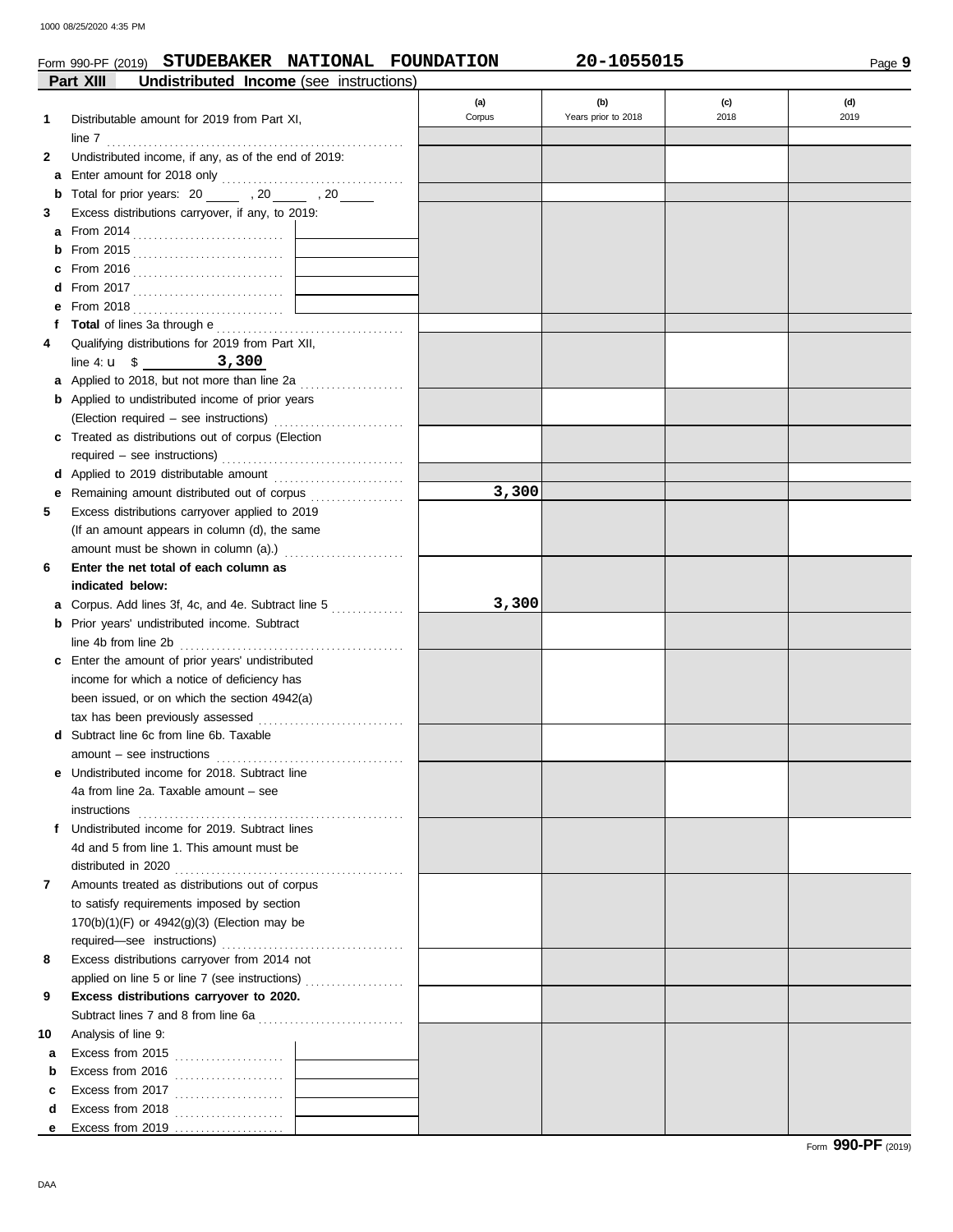|              | 1000 08/25/2020 4:35 PM                                                                                                                                                             |          |          |                                                                                                        |                             |           |
|--------------|-------------------------------------------------------------------------------------------------------------------------------------------------------------------------------------|----------|----------|--------------------------------------------------------------------------------------------------------|-----------------------------|-----------|
|              | STUDEBAKER NATIONAL FOUNDATION<br>Form 990-PF (2019)                                                                                                                                |          |          | 20-1055015                                                                                             |                             | Page 10   |
|              | Part XIV<br><b>Private Operating Foundations</b> (see instructions and Part VII-A, question 9)                                                                                      |          |          |                                                                                                        |                             |           |
|              | 1a If the foundation has received a ruling or determination letter that it is a private operating<br>foundation, and the ruling is effective for 2019, enter the date of the ruling |          |          | u                                                                                                      |                             | N/A       |
| b            | Check box to indicate whether the foundation is a private operating foundation described in section                                                                                 |          |          | $\mathbf{x}$                                                                                           | 4942(j)(3) or<br>4942(j)(5) |           |
| 2a           | Enter the lesser of the adjusted net                                                                                                                                                | Tax year |          | Prior 3 years                                                                                          |                             |           |
|              | income from Part I or the minimum                                                                                                                                                   | (a) 2019 | (b) 2018 | $(c)$ 2017                                                                                             | $(d)$ 2016                  | (e) Total |
|              | investment return from Part X for                                                                                                                                                   |          |          |                                                                                                        |                             |           |
|              | each year listed                                                                                                                                                                    | 0        |          |                                                                                                        |                             | 0         |
| b            | 85% of line 2a                                                                                                                                                                      |          |          |                                                                                                        |                             |           |
| c            | Qualifying distributions from Part XII,                                                                                                                                             |          |          |                                                                                                        |                             |           |
|              | line 4, for each year listed                                                                                                                                                        | 3,300    | 6,550    | 9,800                                                                                                  | 7,600                       | 27,250    |
| d            | Amounts included in line 2c not used directly                                                                                                                                       |          |          |                                                                                                        |                             |           |
|              | for active conduct of exempt activities                                                                                                                                             |          |          |                                                                                                        |                             |           |
| е            | Qualifying distributions made directly                                                                                                                                              |          |          |                                                                                                        |                             |           |
|              | for active conduct of exempt activities.                                                                                                                                            |          |          |                                                                                                        |                             |           |
|              | Subtract line 2d from line 2c                                                                                                                                                       | 3,300    | 6,550    | 9,800                                                                                                  | 7,600                       | 27,250    |
| 3            | Complete 3a, b, or c for the                                                                                                                                                        |          |          |                                                                                                        |                             |           |
|              | alternative test relied upon:                                                                                                                                                       |          |          |                                                                                                        |                             |           |
| a            | "Assets" alternative test - enter:                                                                                                                                                  |          |          |                                                                                                        |                             |           |
|              | (1) Value of all assets                                                                                                                                                             |          |          |                                                                                                        |                             |           |
|              | (2) Value of assets qualifying under                                                                                                                                                |          |          |                                                                                                        |                             |           |
|              | section 4942(j)(3)(B)(i)                                                                                                                                                            |          |          |                                                                                                        |                             |           |
| b            | "Endowment" alternative test - enter 2/3                                                                                                                                            |          |          |                                                                                                        |                             |           |
|              | of minimum investment return shown in                                                                                                                                               |          |          |                                                                                                        |                             |           |
|              | Part X, line 6, for each year listed                                                                                                                                                |          |          |                                                                                                        |                             | 0         |
| c            | "Support" alternative test - enter:                                                                                                                                                 |          |          |                                                                                                        |                             |           |
|              | (1) Total support other than gross                                                                                                                                                  |          |          |                                                                                                        |                             |           |
|              | investment income (interest,                                                                                                                                                        |          |          |                                                                                                        |                             |           |
|              | dividends, rents, payments on<br>securities loans (section                                                                                                                          |          |          |                                                                                                        |                             |           |
|              | $512(a)(5)$ , or royalties)                                                                                                                                                         |          |          |                                                                                                        |                             |           |
|              | (2) Support from general public                                                                                                                                                     |          |          |                                                                                                        |                             |           |
|              | and 5 or more exempt                                                                                                                                                                |          |          |                                                                                                        |                             |           |
|              | organizations as provided in                                                                                                                                                        |          |          |                                                                                                        |                             |           |
|              | section 4942(j)(3)(B)(iii)                                                                                                                                                          |          |          |                                                                                                        |                             |           |
|              | (3) Largest amount of support from                                                                                                                                                  |          |          |                                                                                                        |                             |           |
|              | an exempt organization                                                                                                                                                              |          |          |                                                                                                        |                             |           |
|              | (4) Gross investment income                                                                                                                                                         |          |          |                                                                                                        |                             |           |
|              | Supplementary Information (Complete this part only if the foundation had \$5,000 or more in assets at<br>Part XV                                                                    |          |          |                                                                                                        |                             |           |
|              | any time during the year $-$ see instructions.)                                                                                                                                     |          |          |                                                                                                        |                             |           |
| 1            | Information Regarding Foundation Managers:<br>List any managers of the foundation who have contributed more than 2% of the total contributions received by the foundation           |          |          |                                                                                                        |                             |           |
| a            | before the close of any tax year (but only if they have contributed more than \$5,000). (See section $507(d)(2)$ .)                                                                 |          |          |                                                                                                        |                             |           |
|              | N/A                                                                                                                                                                                 |          |          |                                                                                                        |                             |           |
| b            | List any managers of the foundation who own 10% or more of the stock of a corporation (or an equally large portion of the                                                           |          |          |                                                                                                        |                             |           |
|              | ownership of a partnership or other entity) of which the foundation has a 10% or greater interest.                                                                                  |          |          |                                                                                                        |                             |           |
|              | N/A                                                                                                                                                                                 |          |          |                                                                                                        |                             |           |
| $\mathbf{2}$ | Information Regarding Contribution, Grant, Gift, Loan, Scholarship, etc., Programs:                                                                                                 |          |          |                                                                                                        |                             |           |
|              | Check here <b>u</b>                                                                                                                                                                 |          |          | if the foundation only makes contributions to preselected charitable organizations and does not accept |                             |           |
|              | unsolicited requests for funds. If the foundation makes gifts, grants, etc., to individuals or organizations under other conditions,                                                |          |          |                                                                                                        |                             |           |
|              | complete items 2a, b, c, and d. See instructions.                                                                                                                                   |          |          |                                                                                                        |                             |           |
| a            | The name, address, and telephone number or email address of the person to whom applications should be addressed:                                                                    |          |          |                                                                                                        |                             |           |
|              | BRIAN MILLETTE 602-300-5313                                                                                                                                                         |          |          |                                                                                                        |                             |           |
|              | 41633 N EMERALD LAKE DR ANTHEM AZ 85086-1042                                                                                                                                        |          |          |                                                                                                        |                             |           |
| b            | The form in which applications should be submitted and information and materials they should include:<br><b>STATEMENT 7</b><br>SEE                                                  |          |          |                                                                                                        |                             |           |
| c            | Any submission deadlines:                                                                                                                                                           |          |          |                                                                                                        |                             |           |
|              | BY MAY 1                                                                                                                                                                            |          |          |                                                                                                        |                             |           |
| d            | Any restrictions or limitations on awards, such as by geographical areas, charitable fields, kinds of institutions, or other                                                        |          |          |                                                                                                        |                             |           |
|              | factors:                                                                                                                                                                            |          |          |                                                                                                        |                             |           |
|              | N/A                                                                                                                                                                                 |          |          |                                                                                                        |                             |           |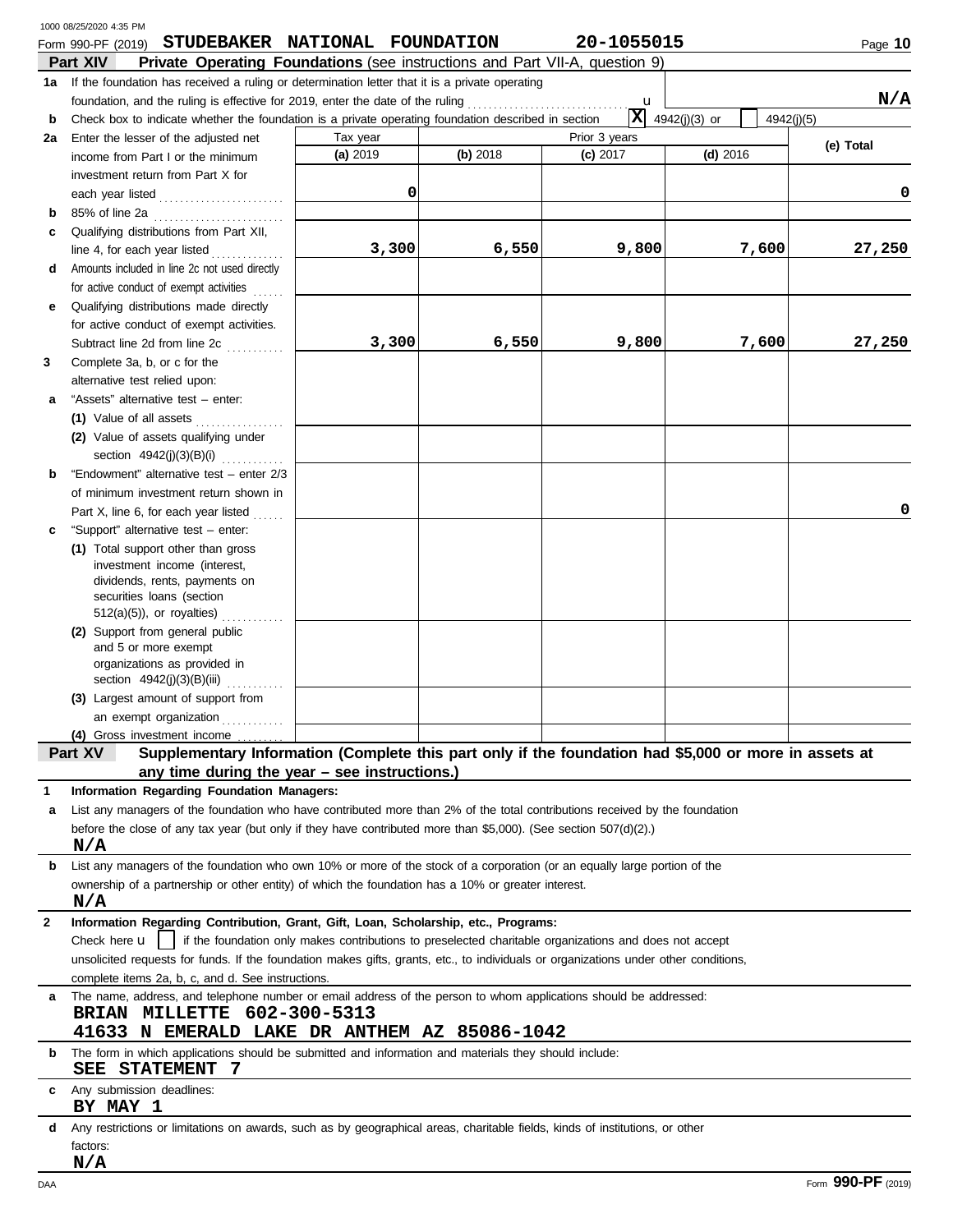| STUDEBAKER NATIONAL FOUNDATION<br>Form 990-PF (2019)                           |                                                            | 20-1055015                          |                     | Page 11 |
|--------------------------------------------------------------------------------|------------------------------------------------------------|-------------------------------------|---------------------|---------|
| Part XV<br>Supplementary Information (continued)                               |                                                            |                                     |                     |         |
| 3 Grants and Contributions Paid During the Year or Approved for Future Payment |                                                            |                                     |                     |         |
| Recipient                                                                      | If recipient is an individual,<br>show any relationship to | Foundation                          | Purpose of grant or |         |
| Name and address (home or business)                                            | any foundation manager                                     | status of<br>recipient              | contribution        | Amount  |
|                                                                                | or substantial contributor                                 |                                     |                     |         |
| a Paid during the year<br>VIRGINIA TECH FBO CALEB KIGHT                        |                                                            |                                     |                     |         |
| <b>VIRGINIA TECH</b>                                                           |                                                            | 501 $(C)$ (3)                       |                     |         |
| BLACKSBURG VA 24061                                                            |                                                            | PRESERVATION OF STUDEBAKER          | <b>HERITAGE</b>     | 1,500   |
|                                                                                |                                                            |                                     |                     |         |
| YOUNGSTOWN STATE UNIVFBO DAVETHOMPS                                            |                                                            |                                     |                     |         |
| 1 UNIVERSITY PLAZA                                                             |                                                            | $501$ (C) (3)                       |                     |         |
| YOUNGSTOWN OH 44555                                                            |                                                            | PRESERVATION OF STUDEBAKER HERITAGE |                     | 1,500   |
|                                                                                |                                                            |                                     |                     |         |
| <b>MARTIN AUTO MUSEUM</b>                                                      |                                                            |                                     |                     |         |
| 17641 N BLACK CANYON HWY                                                       |                                                            | $501$ (C) (3)                       |                     |         |
| PHOENIX AZ 85023                                                               |                                                            | DISPLAY CAR UPKEEP                  |                     | 200     |
|                                                                                |                                                            |                                     |                     |         |
| STUDEBAKER NATIONAL MUSEUM                                                     |                                                            |                                     |                     |         |
| 201 CHAPIN ST                                                                  |                                                            | $501$ (C) (3)                       |                     |         |
| SOUTH BEND IN 46601                                                            |                                                            | DISPLAY CAR UPKEEP                  |                     | 100     |
|                                                                                |                                                            |                                     |                     |         |
|                                                                                |                                                            |                                     |                     |         |
|                                                                                |                                                            |                                     |                     |         |
|                                                                                |                                                            |                                     |                     |         |
|                                                                                |                                                            |                                     |                     |         |
|                                                                                |                                                            |                                     |                     |         |
|                                                                                |                                                            |                                     |                     |         |
|                                                                                |                                                            |                                     |                     |         |
|                                                                                |                                                            |                                     |                     |         |
|                                                                                |                                                            |                                     |                     |         |
|                                                                                |                                                            |                                     |                     |         |
|                                                                                |                                                            |                                     |                     |         |
|                                                                                |                                                            |                                     |                     |         |
|                                                                                |                                                            |                                     |                     |         |
|                                                                                |                                                            |                                     |                     |         |
|                                                                                |                                                            |                                     |                     |         |
|                                                                                |                                                            |                                     |                     |         |
|                                                                                |                                                            |                                     |                     |         |
|                                                                                |                                                            |                                     |                     |         |
|                                                                                |                                                            |                                     |                     |         |
|                                                                                |                                                            |                                     |                     |         |
|                                                                                |                                                            |                                     |                     |         |
|                                                                                |                                                            |                                     |                     |         |
|                                                                                |                                                            |                                     |                     |         |
| Total                                                                          |                                                            |                                     | u <sub>3a</sub>     | 3,300   |
| <b>b</b> Approved for future payment                                           |                                                            |                                     |                     |         |
| N/A                                                                            |                                                            |                                     |                     |         |
|                                                                                |                                                            |                                     |                     |         |
|                                                                                |                                                            |                                     |                     |         |
|                                                                                |                                                            |                                     |                     |         |
|                                                                                |                                                            |                                     |                     |         |
|                                                                                |                                                            |                                     |                     |         |
|                                                                                |                                                            |                                     |                     |         |
|                                                                                |                                                            |                                     |                     |         |
|                                                                                |                                                            |                                     |                     |         |
|                                                                                |                                                            |                                     |                     |         |
|                                                                                |                                                            |                                     |                     |         |

DAA

 $u$  3b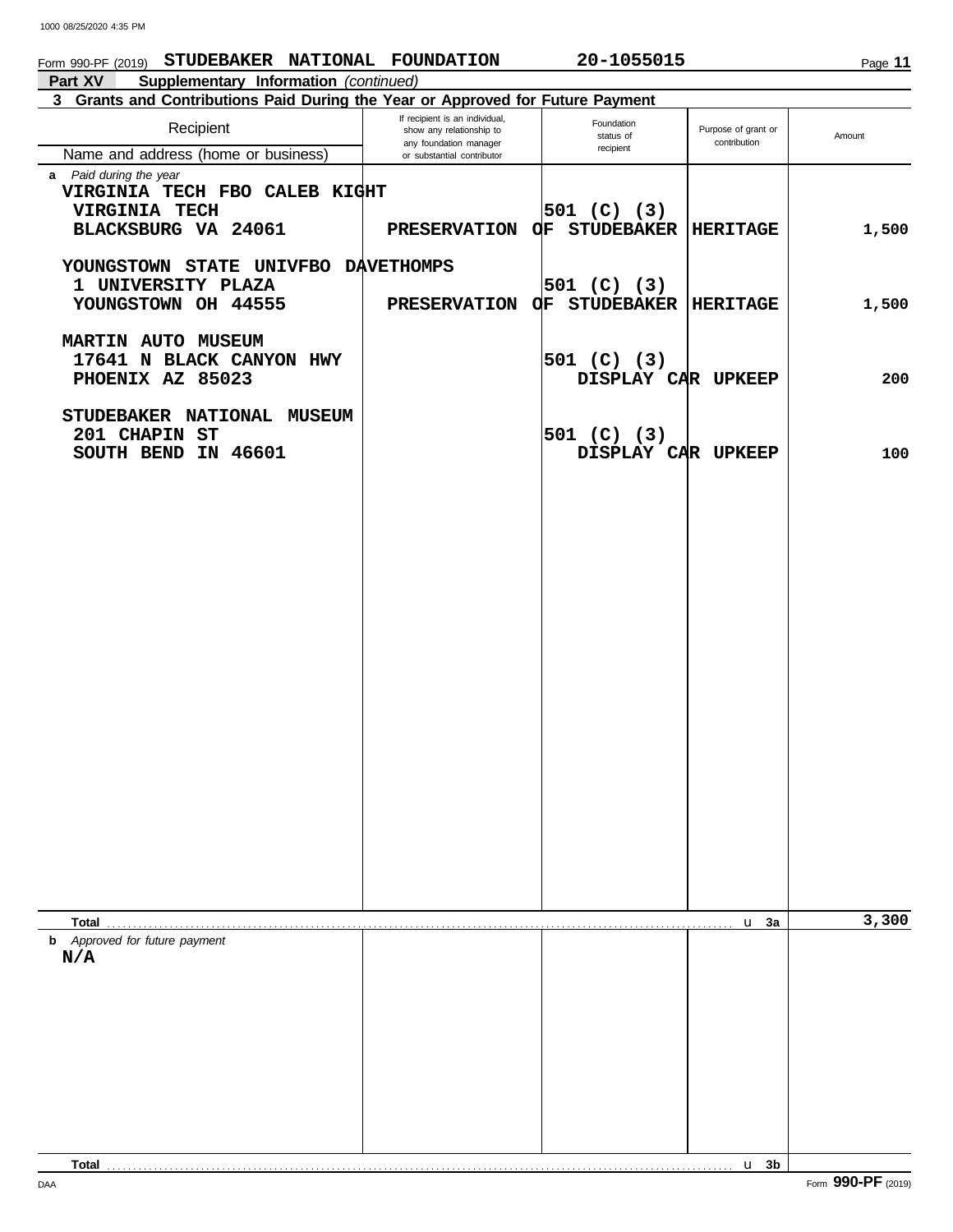### Form 990-PF (2019) **STUDEBAKER NATIONAL FOUNDATION 20-1055015**

Page **12**

|                            | Enter gross amounts unless otherwise indicated.                                                                                                                                                                                                      |                      | Unrelated business income |                          | Excluded by section 512, 513, or 514 | (e)                                  |
|----------------------------|------------------------------------------------------------------------------------------------------------------------------------------------------------------------------------------------------------------------------------------------------|----------------------|---------------------------|--------------------------|--------------------------------------|--------------------------------------|
|                            |                                                                                                                                                                                                                                                      | (a)<br>Business code | (b)<br>Amount             | (c)<br>Exclusion<br>code | (d)<br>Amount                        | Related or exempt<br>function income |
| 1 Program service revenue: |                                                                                                                                                                                                                                                      |                      |                           |                          |                                      | (See instructions.)                  |
|                            |                                                                                                                                                                                                                                                      |                      |                           |                          |                                      |                                      |
|                            |                                                                                                                                                                                                                                                      |                      |                           |                          |                                      |                                      |
| c<br>d                     | <u> Alexandria de la contrada de la contrada de la contrada de la contrada de la contrada de la contrada de la c</u>                                                                                                                                 |                      |                           |                          |                                      |                                      |
| е                          | <u> 1989 - Johann Stein, mars an de Brasilia (b. 1989)</u><br><u> 1989 - Johann Stein, mars an deus Amerikaansk kommunister (</u>                                                                                                                    |                      |                           |                          |                                      |                                      |
| f                          |                                                                                                                                                                                                                                                      |                      |                           |                          |                                      |                                      |
| g                          | Fees and contracts from government agencies                                                                                                                                                                                                          |                      |                           |                          |                                      |                                      |
|                            |                                                                                                                                                                                                                                                      |                      |                           |                          |                                      |                                      |
|                            | 3 Interest on savings and temporary cash investments                                                                                                                                                                                                 |                      |                           | 14                       | 786                                  |                                      |
|                            |                                                                                                                                                                                                                                                      |                      |                           | 14                       | 3,804                                |                                      |
|                            | 5 Net rental income or (loss) from real estate:                                                                                                                                                                                                      |                      |                           |                          |                                      |                                      |
| a                          |                                                                                                                                                                                                                                                      |                      |                           |                          |                                      |                                      |
| b                          |                                                                                                                                                                                                                                                      |                      |                           |                          |                                      |                                      |
|                            | 6 Net rental income or (loss) from personal property                                                                                                                                                                                                 |                      |                           |                          |                                      |                                      |
|                            | 8 Gain or (loss) from sales of assets other than inventory                                                                                                                                                                                           |                      |                           |                          |                                      |                                      |
|                            |                                                                                                                                                                                                                                                      |                      |                           |                          |                                      |                                      |
|                            | 10 Gross profit or (loss) from sales of inventory                                                                                                                                                                                                    |                      |                           |                          |                                      |                                      |
|                            | 11 Other revenue: a                                                                                                                                                                                                                                  |                      |                           |                          |                                      |                                      |
| b                          |                                                                                                                                                                                                                                                      |                      |                           |                          |                                      |                                      |
|                            |                                                                                                                                                                                                                                                      |                      |                           |                          |                                      |                                      |
| c                          |                                                                                                                                                                                                                                                      |                      |                           |                          |                                      |                                      |
| d                          | <u> 1989 - Andrea Stadt, fransk politik (d. 1989)</u><br><u> 1989 - Johann Barn, amerikansk politiker (d. 1989)</u>                                                                                                                                  |                      |                           |                          |                                      |                                      |
| е                          |                                                                                                                                                                                                                                                      |                      |                           |                          |                                      |                                      |
|                            |                                                                                                                                                                                                                                                      |                      |                           | οl                       | 4,590                                |                                      |
|                            |                                                                                                                                                                                                                                                      |                      |                           |                          | 13                                   |                                      |
|                            | (See worksheet in line 13 instructions to verify calculations.)                                                                                                                                                                                      |                      |                           |                          |                                      | 4,590                                |
| Part XVI-B<br>Line No.     | Relationship of Activities to the Accomplishment of Exempt Purposes                                                                                                                                                                                  |                      |                           |                          |                                      |                                      |
| q                          | Explain below how each activity for which income is reported in column (e) of Part XVI-A contributed importantly to the<br>accomplishment of the foundation's exempt purposes (other than by providing funds for such purposes). (See instructions.) |                      |                           |                          |                                      |                                      |
| N/A                        |                                                                                                                                                                                                                                                      |                      |                           |                          |                                      |                                      |
|                            |                                                                                                                                                                                                                                                      |                      |                           |                          |                                      |                                      |
|                            |                                                                                                                                                                                                                                                      |                      |                           |                          |                                      |                                      |
|                            |                                                                                                                                                                                                                                                      |                      |                           |                          |                                      |                                      |
|                            |                                                                                                                                                                                                                                                      |                      |                           |                          |                                      |                                      |
|                            |                                                                                                                                                                                                                                                      |                      |                           |                          |                                      |                                      |
|                            |                                                                                                                                                                                                                                                      |                      |                           |                          |                                      |                                      |
|                            |                                                                                                                                                                                                                                                      |                      |                           |                          |                                      |                                      |
|                            |                                                                                                                                                                                                                                                      |                      |                           |                          |                                      |                                      |
|                            |                                                                                                                                                                                                                                                      |                      |                           |                          |                                      |                                      |
|                            |                                                                                                                                                                                                                                                      |                      |                           |                          |                                      |                                      |
|                            |                                                                                                                                                                                                                                                      |                      |                           |                          |                                      |                                      |
|                            |                                                                                                                                                                                                                                                      |                      |                           |                          |                                      |                                      |
|                            |                                                                                                                                                                                                                                                      |                      |                           |                          |                                      |                                      |
|                            |                                                                                                                                                                                                                                                      |                      |                           |                          |                                      |                                      |
|                            |                                                                                                                                                                                                                                                      |                      |                           |                          |                                      |                                      |
|                            |                                                                                                                                                                                                                                                      |                      |                           |                          |                                      |                                      |
|                            |                                                                                                                                                                                                                                                      |                      |                           |                          |                                      |                                      |
|                            |                                                                                                                                                                                                                                                      |                      |                           |                          |                                      |                                      |
|                            |                                                                                                                                                                                                                                                      |                      |                           |                          |                                      |                                      |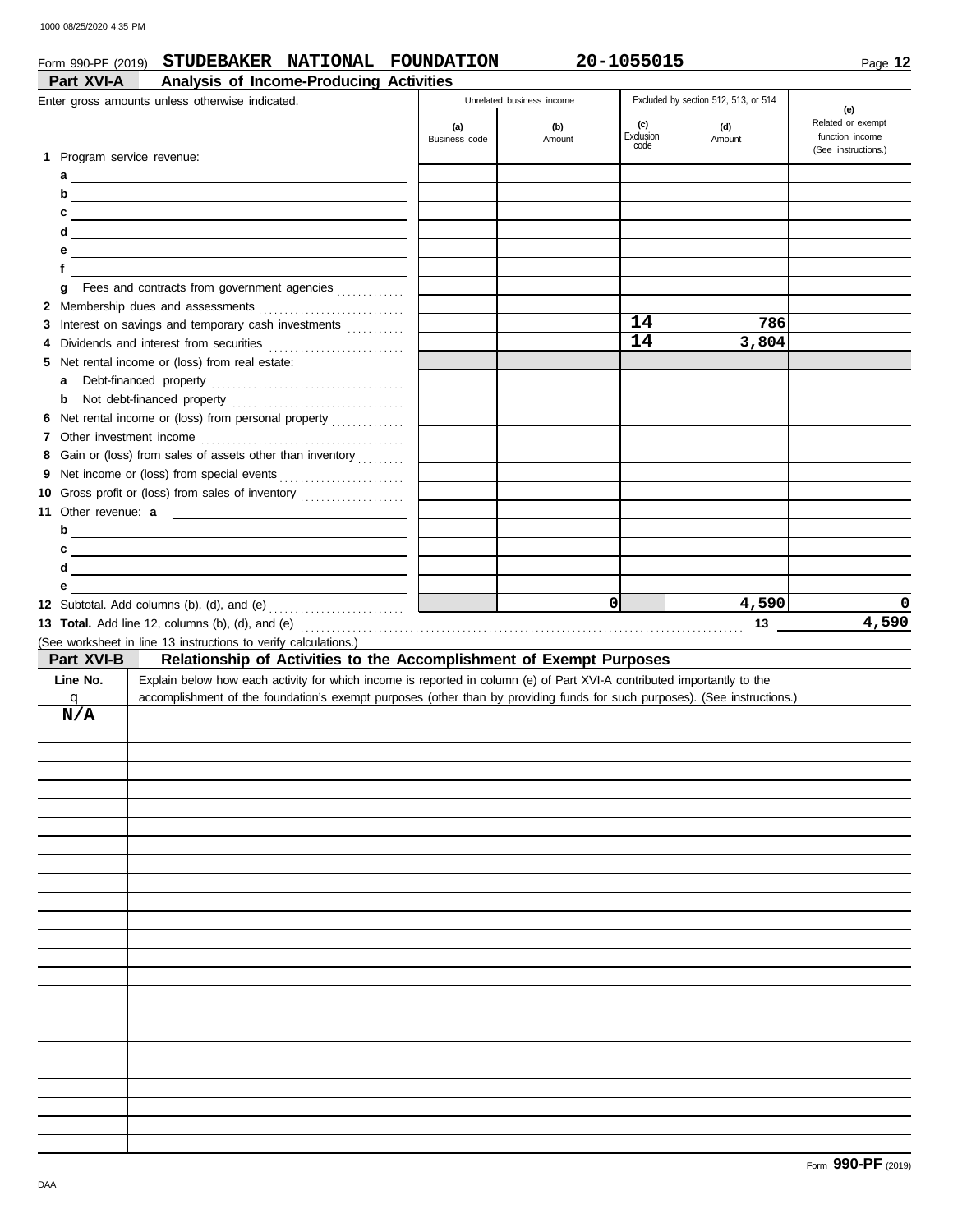### Form 990-PF (2019) **STUDEBAKER NATIONAL FOUNDATION 20-1055015 Part XVII Information Regarding Transfers To and Transactions and Relationships With Noncharitable Exempt**

|   | <b>Organizations</b>                                                                                                                                                                                                                 |       |            |     |
|---|--------------------------------------------------------------------------------------------------------------------------------------------------------------------------------------------------------------------------------------|-------|------------|-----|
| 1 | Did the organization directly or indirectly engage in any of the following with any other organization described                                                                                                                     |       | <b>Yes</b> | No. |
|   | in section $501(c)$ (other than section $501(c)(3)$ organizations) or in section 527, relating to political                                                                                                                          |       |            |     |
|   | organizations?                                                                                                                                                                                                                       |       |            |     |
|   | a Transfers from the reporting foundation to a noncharitable exempt organization of:                                                                                                                                                 |       |            |     |
|   | $(1)$ Cash                                                                                                                                                                                                                           | 1a(1) |            | х   |
|   | (2) Other assets <b>contract the contract of the contract of the contract of the contract of the contract of the contract of the contract of the contract of the contract of the contract of the contract of the contract of the</b> | 1a(2) |            | x   |
|   | <b>b</b> Other transactions:                                                                                                                                                                                                         |       |            |     |
|   | (1) Sales of assets to a noncharitable exempt organization material content of the set of assets to a noncharitable exempt organization                                                                                              | 1b(1) |            | х   |
|   |                                                                                                                                                                                                                                      | 1b(2) |            | х   |
|   |                                                                                                                                                                                                                                      | 1b(3) |            | х   |
|   |                                                                                                                                                                                                                                      | 1b(4) |            | х   |
|   | Loans or loan guarantees<br>(5)                                                                                                                                                                                                      | 1b(5) |            | х   |
|   | (6) Performance of services or membership or fundraising solicitations                                                                                                                                                               | 1b(6) |            | х   |
|   |                                                                                                                                                                                                                                      | 1c    |            | x   |
|   |                                                                                                                                                                                                                                      |       |            |     |

**d** If the answer to any of the above is "Yes," complete the following schedule. Column **(b)** should always show the fair market

value of the goods, other assets, or services given by the reporting foundation. If the foundation received less than fair market

value in any transaction or sharing arrangement, show in column **(d)** the value of the goods, other assets, or services received.

| (a) Line no.    | (b) Amount involved                                 |                  | (c) Name of noncharitable exempt organization                                                                                                                                                                                                                                                                             |                    |            | (d) Description of transfers, transactions, and sharing arrangements                                               |
|-----------------|-----------------------------------------------------|------------------|---------------------------------------------------------------------------------------------------------------------------------------------------------------------------------------------------------------------------------------------------------------------------------------------------------------------------|--------------------|------------|--------------------------------------------------------------------------------------------------------------------|
| N/A             |                                                     |                  |                                                                                                                                                                                                                                                                                                                           |                    |            |                                                                                                                    |
|                 |                                                     |                  |                                                                                                                                                                                                                                                                                                                           |                    |            |                                                                                                                    |
|                 |                                                     |                  |                                                                                                                                                                                                                                                                                                                           |                    |            |                                                                                                                    |
|                 |                                                     |                  |                                                                                                                                                                                                                                                                                                                           |                    |            |                                                                                                                    |
|                 |                                                     |                  |                                                                                                                                                                                                                                                                                                                           |                    |            |                                                                                                                    |
|                 |                                                     |                  |                                                                                                                                                                                                                                                                                                                           |                    |            |                                                                                                                    |
|                 |                                                     |                  |                                                                                                                                                                                                                                                                                                                           |                    |            |                                                                                                                    |
|                 |                                                     |                  |                                                                                                                                                                                                                                                                                                                           |                    |            |                                                                                                                    |
|                 |                                                     |                  |                                                                                                                                                                                                                                                                                                                           |                    |            |                                                                                                                    |
|                 |                                                     |                  |                                                                                                                                                                                                                                                                                                                           |                    |            |                                                                                                                    |
|                 |                                                     |                  |                                                                                                                                                                                                                                                                                                                           |                    |            |                                                                                                                    |
|                 |                                                     |                  |                                                                                                                                                                                                                                                                                                                           |                    |            |                                                                                                                    |
|                 |                                                     |                  |                                                                                                                                                                                                                                                                                                                           |                    |            |                                                                                                                    |
|                 |                                                     |                  |                                                                                                                                                                                                                                                                                                                           |                    |            |                                                                                                                    |
|                 |                                                     |                  |                                                                                                                                                                                                                                                                                                                           |                    |            |                                                                                                                    |
|                 |                                                     |                  |                                                                                                                                                                                                                                                                                                                           |                    |            |                                                                                                                    |
|                 | <b>b</b> If "Yes," complete the following schedule. |                  | 2a Is the foundation directly or indirectly affiliated with, or related to, one or more tax-exempt organizations                                                                                                                                                                                                          |                    |            | Yes $\overline{X}$ No                                                                                              |
|                 | (a) Name of organization                            |                  | (b) Type of organization                                                                                                                                                                                                                                                                                                  |                    |            | (c) Description of relationship                                                                                    |
| N/A             |                                                     |                  |                                                                                                                                                                                                                                                                                                                           |                    |            |                                                                                                                    |
|                 |                                                     |                  |                                                                                                                                                                                                                                                                                                                           |                    |            |                                                                                                                    |
|                 |                                                     |                  |                                                                                                                                                                                                                                                                                                                           |                    |            |                                                                                                                    |
|                 |                                                     |                  |                                                                                                                                                                                                                                                                                                                           |                    |            |                                                                                                                    |
|                 |                                                     |                  |                                                                                                                                                                                                                                                                                                                           |                    |            |                                                                                                                    |
| Sign<br>Here    |                                                     |                  | Under penalties of perjury, I declare that I have examined this return, including accompanying schedules and statements, and to the best of my knowledge and belief, it is true,<br>correct, and complete. Declaration of preparer (other than taxpayer) is based on all information of which preparer has any knowledge. |                    |            | May the IRS discuss this return<br>with the preparer shown below?<br>$ \mathbf{X} $ Yes<br>See instructions.<br>No |
|                 |                                                     |                  |                                                                                                                                                                                                                                                                                                                           |                    |            | PRESIDENT                                                                                                          |
|                 | Signature of officer or trustee                     |                  | Date                                                                                                                                                                                                                                                                                                                      |                    | Title      |                                                                                                                    |
|                 | Print/Type preparer's name                          |                  | Preparer's signature                                                                                                                                                                                                                                                                                                      |                    |            | Date<br>Check<br>  if<br>self-employed                                                                             |
| Paid            | KIRK B. KNOTT, CPA                                  |                  |                                                                                                                                                                                                                                                                                                                           | KIRK B. KNOTT, CPA |            | 08/25/20                                                                                                           |
| Preparer        | Firm's name,                                        |                  | ADVANTAGE ACCOUNTING & TAX SOLUTIONS                                                                                                                                                                                                                                                                                      |                    | <b>INC</b> | P00548117<br>PTIN                                                                                                  |
| <b>Use Only</b> | Firm's address,                                     | 721 N MAIN ST    |                                                                                                                                                                                                                                                                                                                           |                    |            | 26-0004840<br>Firm's EIN                                                                                           |
|                 |                                                     | HARRISONBURG, VA | 22802                                                                                                                                                                                                                                                                                                                     |                    |            | 540-434-1706<br>Phone no.                                                                                          |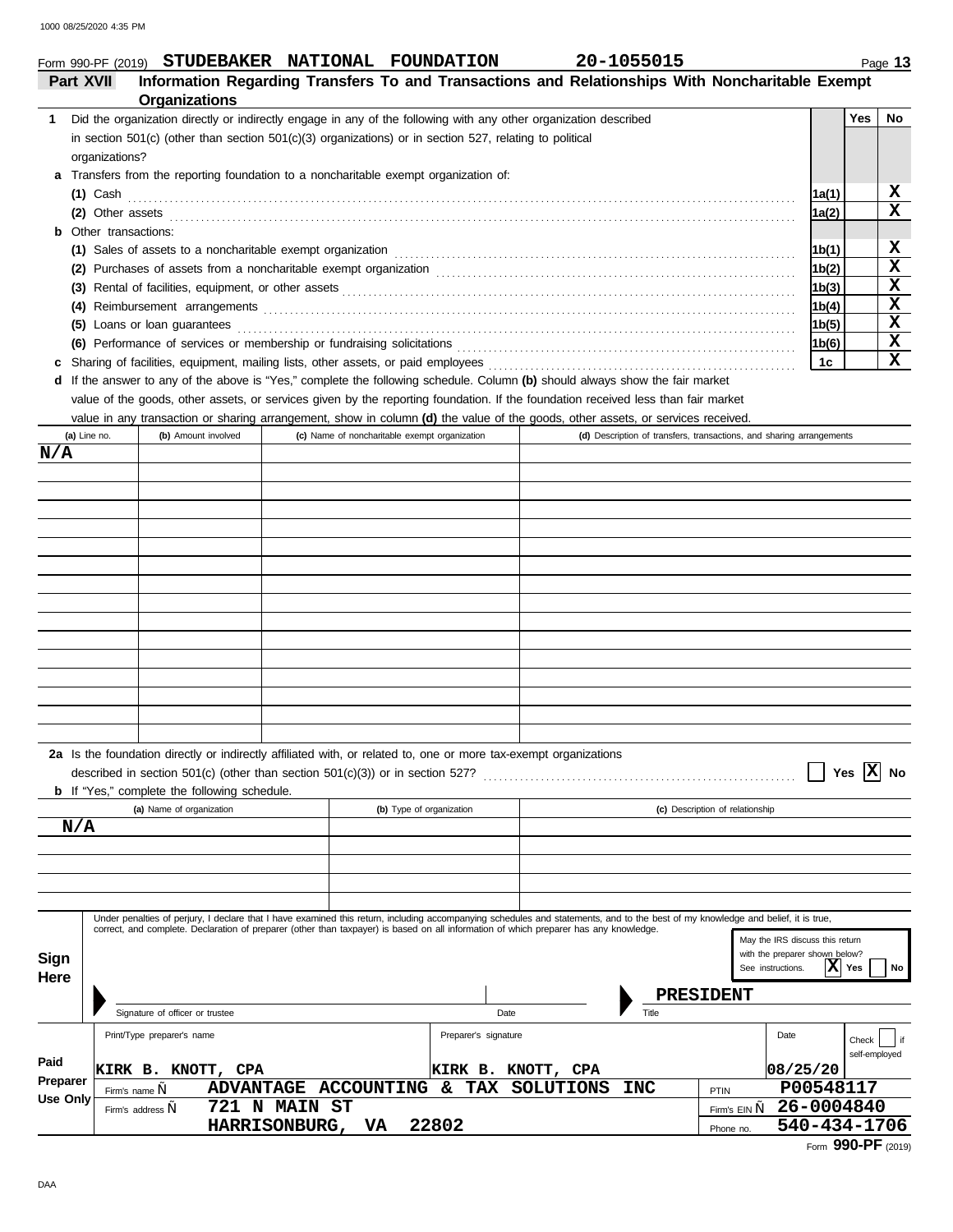# **Statement 1 - Form 990-PF, Part I, Line 16b - Accounting Fees** Net Adjusted Charitable<br>
Investment Net Purpose Description **Net Reserve Total** Total **Investment** Net Net Purpose ACCOUNTING FEE  $\qquad \qquad$   $\qquad \qquad$   $\qquad \qquad$   $\qquad \qquad$   $\qquad \qquad$   $\qquad \qquad$   $\qquad \qquad$   $\qquad \qquad$   $\qquad \qquad$   $\qquad \qquad$   $\qquad \qquad$   $\qquad \qquad$   $\qquad$   $\qquad \qquad$  $\texttt{TOTAL} \qquad \qquad \texttt{\$} \qquad \qquad \texttt{\$} \qquad \texttt{\$} \qquad \texttt{\$} \qquad \texttt{\$} \qquad \qquad \texttt{\$} \qquad \qquad \texttt{\$} \qquad \qquad \texttt{\$} \qquad \qquad \texttt{\$} \qquad \qquad \texttt{\$} \qquad \qquad \texttt{\$} \qquad \qquad \texttt{\$} \qquad \qquad \texttt{\$} \qquad \qquad \texttt{\$} \qquad \qquad \texttt{\$} \qquad \qquad \texttt{\$} \qquad \qquad \texttt{\$} \qquad \qquad \texttt{\$} \qquad \qquad \$ **Statement 2 - Form 990-PF, Part I, Line 23 - Other Expenses** Net Met Adjusted Charitable<br>
Net Purpose Description **Net Reserve Total** Total **Investment** Net Net Purpose  $\begin{matrix} \diamondsuit & \diamondsuit & \diamondsuit & \diamondsuit \end{matrix}$ EXPENSES INSURANCE 591 BANK FEES AND INVESTMENT FEES  $478$ <br>OFFICE EXPENSE AND OTHER  $70$  OFFICE EXPENSE AND OTHER 70 ADVERTISING 240<br>TRANSPORT OF ANTIOUE AUTOS 250 TRANSPORT OF ANTIQUE AUTOS 750 REGISTRATION OF ANTIOUE AUTOS  $\texttt{TOTAL} \qquad \qquad \texttt{\$} \qquad \qquad \texttt{\$} \qquad \qquad \texttt{\$} \qquad \qquad \texttt{\$} \qquad \qquad \texttt{\$} \qquad \qquad \texttt{\$} \qquad \qquad \texttt{\$} \qquad \qquad \texttt{\$} \qquad \qquad \texttt{\$} \qquad \qquad \texttt{\$} \qquad \qquad \texttt{\$} \qquad \qquad \texttt{\$} \qquad \qquad \texttt{\$} \qquad \qquad \texttt{\$} \qquad \qquad \texttt{\$} \qquad \qquad \texttt{\$} \qquad \qquad \texttt{\$} \qquad \qquad \texttt{\$

# **Statement 3 - Form 990-PF, Part II, Line 13 - Other Investments**

| <b>Description</b>                         | <b>Beginning</b><br>Year<br>Сt | End of<br>Year   | Basis of<br>Valuation | Fair Market<br>Value |
|--------------------------------------------|--------------------------------|------------------|-----------------------|----------------------|
| <b>FUNDS</b><br>MUTUAL<br>TNVESTMENT<br>ΙN | 915<br>79                      | 75<br>144        | MARKET                | 75<br>,144           |
| TOTAL                                      | 915.<br>79                     | 75.<br>.144<br>ັ |                       | 75.<br>,144          |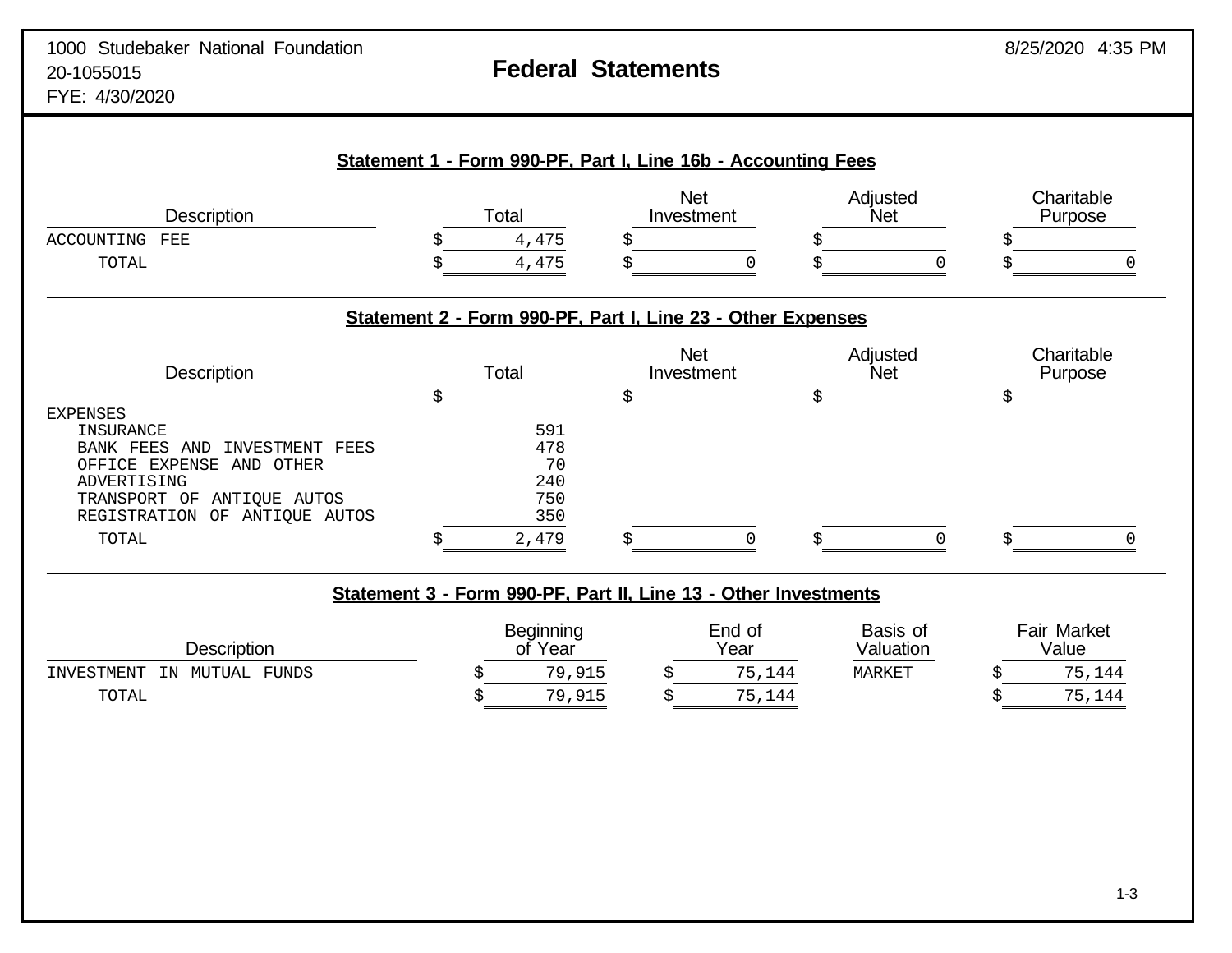FYE: 4/30/2020

# **Statement 4 - Form 990-PF, Part II, Line 15 - Other Assets**

| Description                |  | Beginning<br>of Year | End of<br>Year | <b>Fair Market</b><br>Value |
|----------------------------|--|----------------------|----------------|-----------------------------|
| VEHICLES<br><b>DONATED</b> |  | 375,828              | 375,828        | 375,828                     |
| TOTAL                      |  | 375,828              | 375,828        | 375,828                     |

|       | Statement 5 - Form 990-PF, Part III, Line 5 - Other Decreases |                                |        |
|-------|---------------------------------------------------------------|--------------------------------|--------|
|       |                                                               | <b>Description</b>             | Amount |
|       |                                                               | UNREALIZED LOSS IN INVESTMENTS | 8,096  |
| TOTAL |                                                               |                                | 8,096  |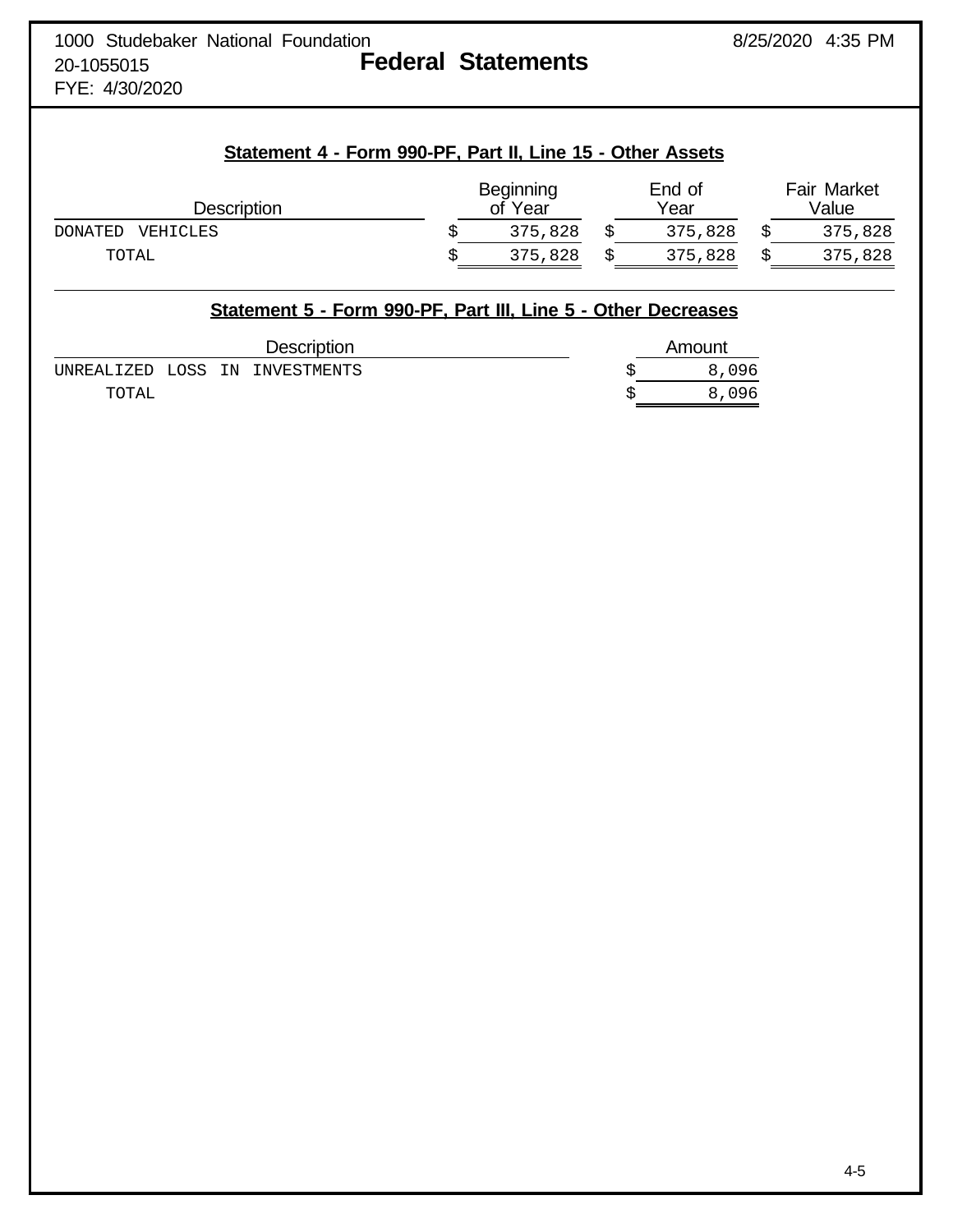|                                                                       | Statement 6 - Form 990-PF, Part VIII, Line 1 - List of Officers, Directors, Trustees, Etc. |                  |                     |                     |                     |
|-----------------------------------------------------------------------|--------------------------------------------------------------------------------------------|------------------|---------------------|---------------------|---------------------|
| Name and<br><b>Address</b>                                            | <b>Title</b>                                                                               | Average<br>Hours | Compensation        | <b>Benefits</b>     | <b>Expenses</b>     |
| LINDA DERBIDGE<br>P.O. BOX 151854<br>ELY NV 89315                     | SECRETARY                                                                                  | 1.00             | $\Omega$            | $\mathsf{O}$        | $\mathbf 0$         |
| BILL CERVINI<br>28618 N 61ST ST.<br>CAVE CREEK AZ 85331               | <b>DIRECTOR</b>                                                                            | 1.00             | 0                   | $\mathbf 0$         | $\Omega$            |
| FRANK WENZEL<br>1475 LOBO WAY<br>PALM SPRINGS CA 92264                | <b>DIRECTOR</b>                                                                            | 1.00             | $\mathbf 0$         | $\mathsf{O}$        | $\mathbf 0$         |
| BRIAN MILLETTE<br>41633 N EMERALD LAKE DR<br>ANTHEM AZ 85086          | TREASURER                                                                                  | 1.00             | $\mathbf 0$         | 0                   | $\mathbf 0$         |
| CHRIS COLLINS<br>2410 W FREEWAY LN<br>PHOENIX AZ 85021                | PRESIDENT                                                                                  | 1.00             | $\mathsf{O}\xspace$ | $\mathsf 0$         | $\mathbf 0$         |
| MARTHA STUDEBAKER<br>1036 WILLOWMORE SPRINGS RD<br>LEXINGTON NC 27292 | <b>DIRECTOR</b>                                                                            | 1.00             | $\mathsf 0$         | $\mathsf 0$         | $\mathsf 0$         |
| CHESTER BRADFIELD<br>9219 CENTERVILLE RD<br>BRIDGEWATER VA 22812      | <b>DIRECTOR</b>                                                                            | 1.00             | $\mathsf 0$         | $\mathsf{O}\xspace$ | $\mathsf{O}\xspace$ |
| RICHARD DORMOIS<br>P.O. BOX 596<br><b>MESA AZ 85211</b>               | VICE PRESIDE                                                                               | 1.00             | $\Omega$            | $\Omega$            | $\Omega$            |
| DENNY LOCKMON<br>9417 W. CEDAR HILL CIRCLE<br>SUN CITY AZ 85351       | <b>DIRECTOR</b>                                                                            | 1.00             | $\Omega$            | $\mathbf 0$         | $\Omega$            |
| SID ROSEN                                                             | <b>DIRECTOR</b>                                                                            | 1.00             | 0                   | 0                   | $\mathsf 0$         |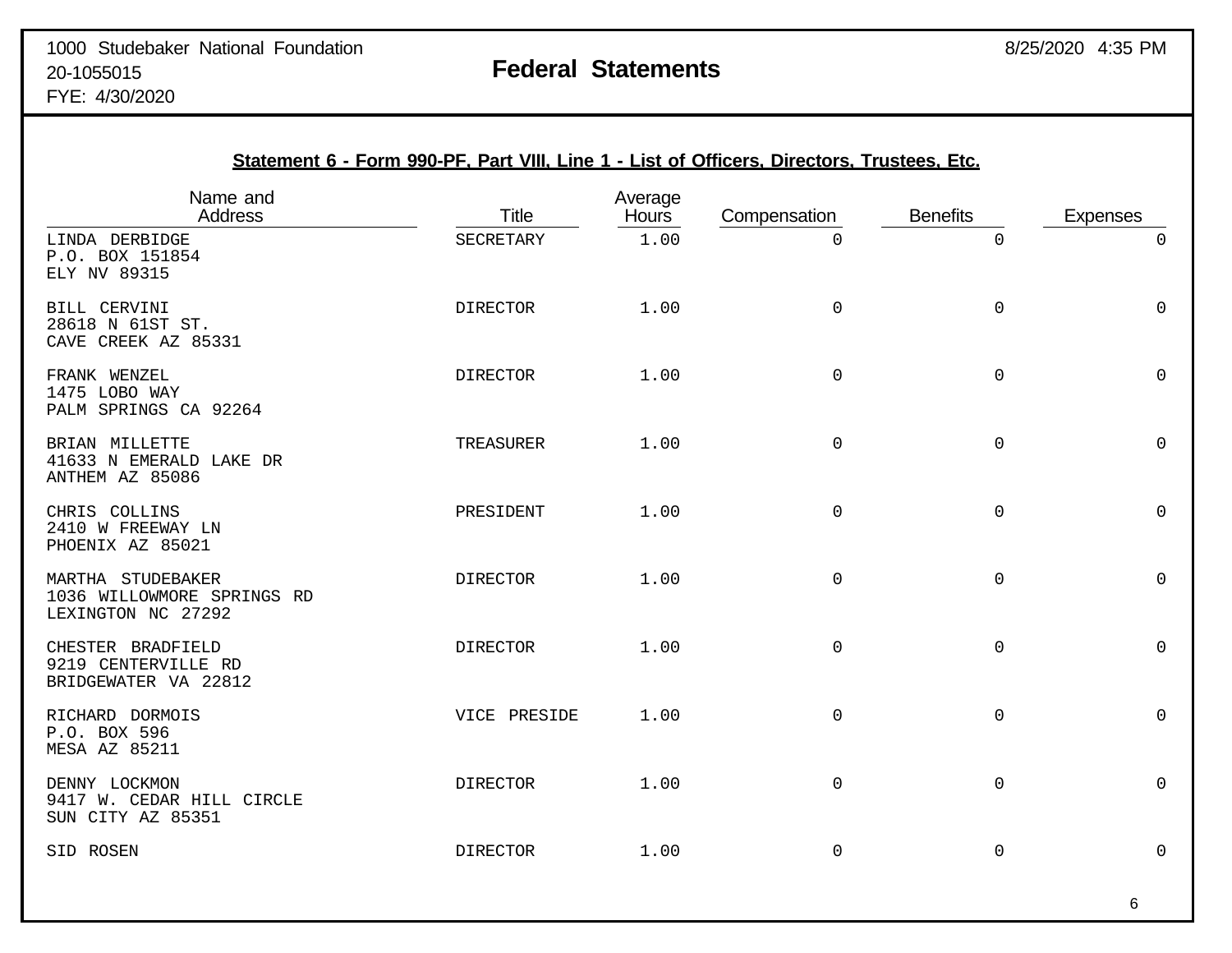| Statement 6 - Form 990-PF, Part VIII, Line 1 - List of Officers, Directors, Trustees, |  |
|---------------------------------------------------------------------------------------|--|
| Etc. (continued)                                                                      |  |

| Name and<br>Address                                                      | <b>Title</b>    | Average<br>Hours | Compensation | <b>Benefits</b> | Expenses       |  |
|--------------------------------------------------------------------------|-----------------|------------------|--------------|-----------------|----------------|--|
| 2233 N ALVARADO RD<br>PHOENIX AZ 85004                                   |                 |                  |              |                 |                |  |
| JAMES BELL<br>3951 WYNN RD.<br>BELLINGHAM WA 98225                       | <b>DIRECTOR</b> | 1.00             | $\mathbf 0$  | 0               | $\mathbf 0$    |  |
| <b>BONHAM</b><br>BECKY<br>BAYSWATER PLACE<br>5711<br>SOUTH BEND IN 46614 | <b>DIRECTOR</b> | 1.00             | $\mathbf 0$  | 0               | $\overline{0}$ |  |
| THOMASON<br>CARL<br>43306 RUNNING DEER ED.<br>COARSEGOLD CA 93614        | <b>DIRECTOR</b> | 1.00             | $\mathbf 0$  | $\mathbf 0$     | $\overline{0}$ |  |

6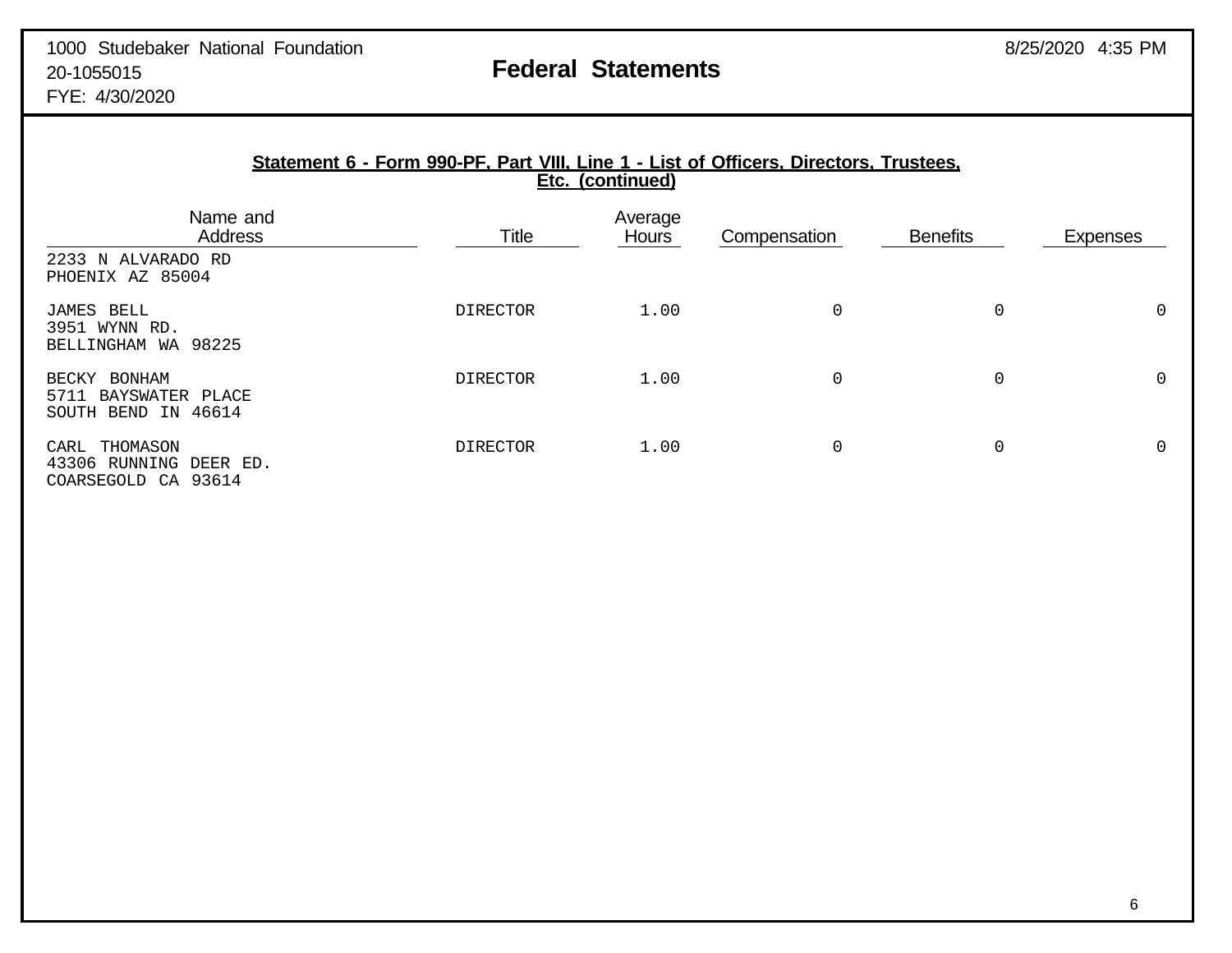FYE: 4/30/2020

## **Statement 7 - Form 990-PF, Part XV, Line 2b - Application Format and Required Contents**

**Description** 

APPLICATIONS SHOULD BE IN WRITING AND EXPLAIN IN THE STUDENT'S OWN WORDS HOW THEY WILL USE THE SCHOLARSHIP AND WHY THEY SHOULD BE THE RECIPIENT. A LETTER OF RECOMMENDATION MUST BE SUBMITTED WITH THE APPLICATION.

### **Form 990-PF, Part XV, Line 2c - Submission Deadlines**

**Description** 

BY MAY 1

# **Form 990-PF, Part XV, Line 2d - Award Restrictions or Limitations**

**Description** 

N/A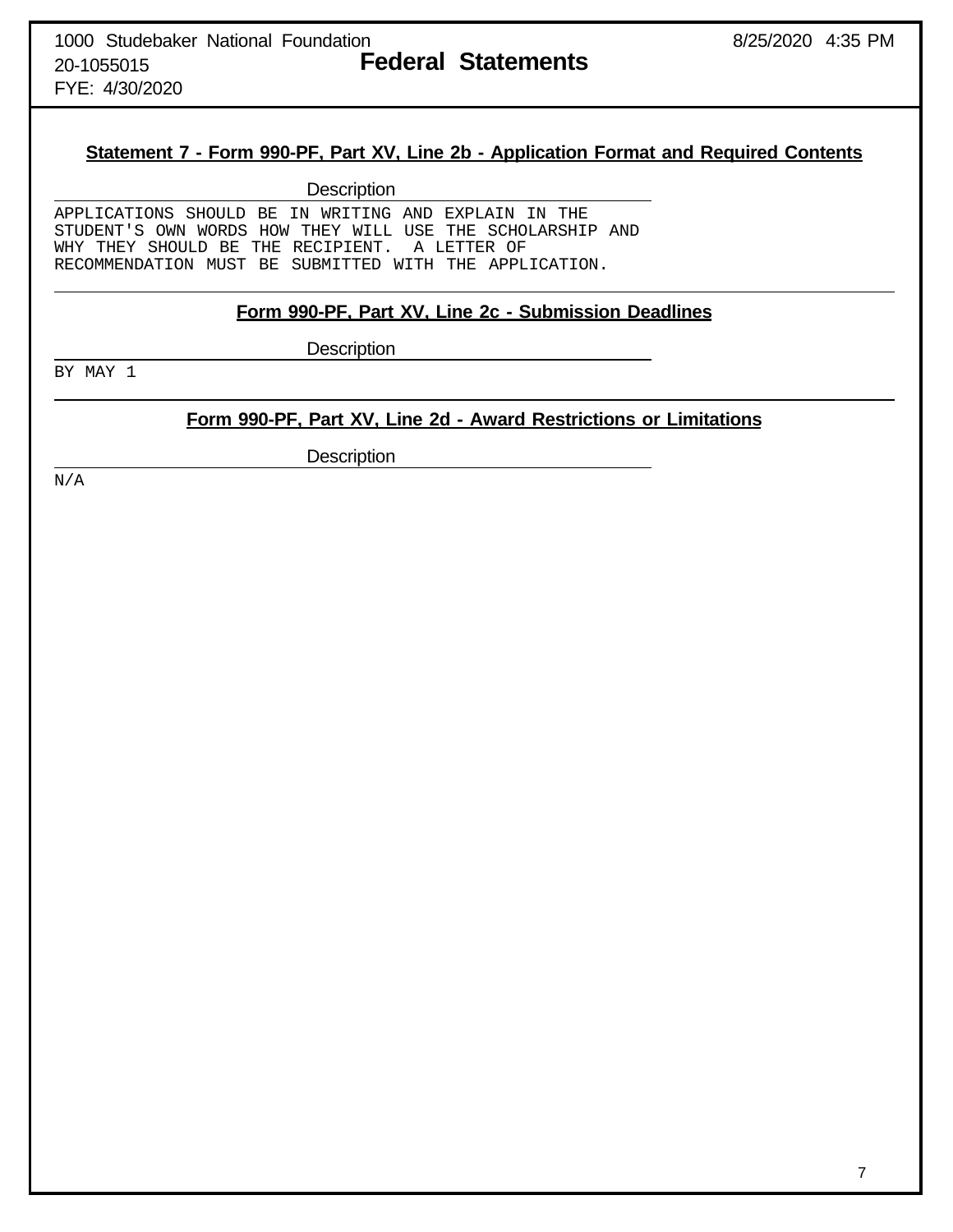|                   | Underdistribution and Excess Distributions for Part XIII |          |        |            |                                |
|-------------------|----------------------------------------------------------|----------|--------|------------|--------------------------------|
| 990-PF  <br>Form  | For calendar year 2019, or tax year beginning            | 05/01/19 | endina | 04/30/20   | 2019                           |
| Name              |                                                          |          |        |            |                                |
| <b>STUDEBAKER</b> | <b>NATIONAL</b><br><b>FOUNDATION</b>                     |          |        | 20-1055015 | Employer Identification Number |

### **STUDEBAKER NATIONAL FOUNDATION 20-1055015**

# **Undistributed Income Carryovers**

| Form 990-PF. Part XIII          |                                   |                |                                         |                                        |  |  |  |
|---------------------------------|-----------------------------------|----------------|-----------------------------------------|----------------------------------------|--|--|--|
|                                 | <b>Prior Undistributed Income</b> |                | Next                                    |                                        |  |  |  |
| Nontaxable or<br>eviously Taxed | Taxable<br>in 2019                | Total per Year | <b>Current Year</b><br><b>Decreases</b> | Nontaxable or<br><b>Previously Tax</b> |  |  |  |

|                              |                                          | <b>Prior Undistributed Income</b> |                       |                                         | <b>Next Year Carryover</b>               |                           |  |  |
|------------------------------|------------------------------------------|-----------------------------------|-----------------------|-----------------------------------------|------------------------------------------|---------------------------|--|--|
| <b>Tax Year</b>              | Nontaxable or<br><b>Previously Taxed</b> | Taxable<br>in 2019                | <b>Total per Year</b> | <b>Current Year</b><br><b>Decreases</b> | Nontaxable or<br><b>Previously Taxed</b> | <b>Taxable</b><br>in 2020 |  |  |
| Years prior                  |                                          |                                   |                       |                                         |                                          |                           |  |  |
| 20 15                        |                                          |                                   |                       |                                         |                                          |                           |  |  |
| 16<br>20                     |                                          |                                   |                       |                                         |                                          |                           |  |  |
| $20\quad 17$                 |                                          |                                   |                       |                                         |                                          |                           |  |  |
| 2018                         |                                          |                                   |                       |                                         |                                          |                           |  |  |
| 2019                         |                                          |                                   |                       |                                         |                                          |                           |  |  |
| Total Carryover to Next Year |                                          |                                   |                       |                                         | 0                                        |                           |  |  |

\* Carryover amount includes 4942(a) amounts

### **Excess Distribution Carryovers**

Form 990-PF, Part XIII

| <b>Current Year</b> | <b>Next Year</b>                                                      |
|---------------------|-----------------------------------------------------------------------|
|                     |                                                                       |
|                     | Carryover                                                             |
| 7,300               |                                                                       |
| 11,200              |                                                                       |
| 7,600               |                                                                       |
| 9,800               |                                                                       |
| 6,550               |                                                                       |
|                     |                                                                       |
|                     |                                                                       |
|                     | <b>Decreases</b><br>Current Year Excess Distribution Generated (2019) |